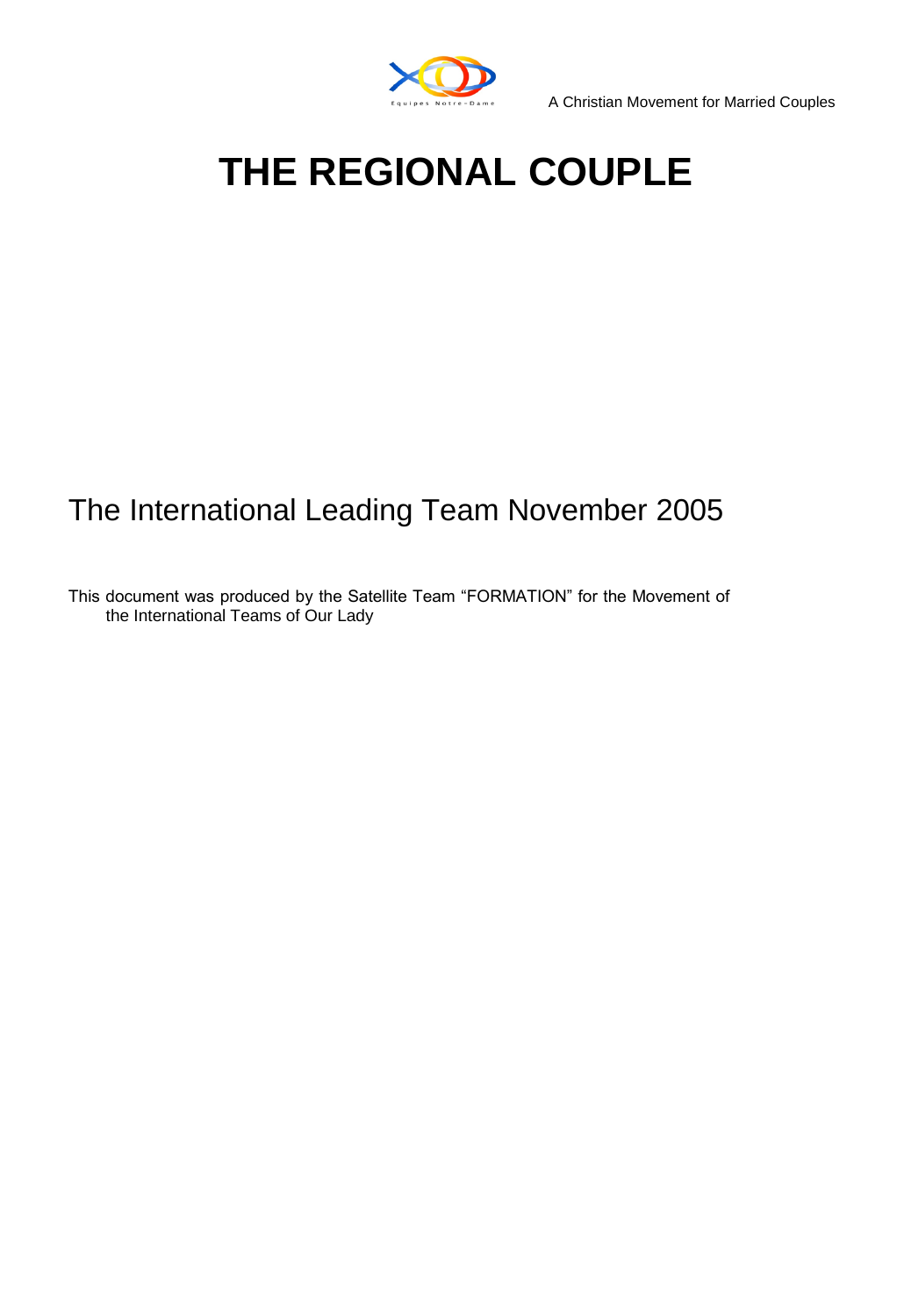

# PRESENTATION OF THE DOCUMENT

The CHARTER of the Teams of Our Lady describes the founding CHARISM and methods of our Movement. It is the means of preserving the unity and enthusiasm of our first member and of developing our Movement under the inspiration of the Holy Spirit.

*"Teams are grouped in "Sectors" and the Sectors in "Regions". Sector Couples and Regional Couples are responsible for the smooth running of the teams entrusted to them."*  Charter of the Teams of Our Lady, 1947

The Charter indicates in this way the place of the Region within the structure of the Movement. You will note that teams are grouped in intermediate entities (eg Sectors) to strengthen the unity of members so as to ensure the good functioning of teams.

The object of this document is to explain the role of the Regional Couple and to help them in the course of his period of service. It will draw from the various documents produced by the Movement on responsibility and service. The following are among the most recent of these:

Responsibility in the Teams of Our Lady, ERI (International Leading Team) 1993

Guide to the Teams of Our Lady, ERI 2001

Practice of Collegiality, ERI 2002

Call to serve in the Teams of Our Lady, ERI 2004.

These documents give the main principles and outlines of service as they apply to a Region. Flexibility, a gentle touch and adaptability are desirable out of consideration for each country's culture, mentality and sensitivities. In this way, responsibility and collegiality will be exercised to best advantage.

In this particular document on the responsibility of a Region, we will lay more stress on the aspects of formation and reflection than on the aspect of organisation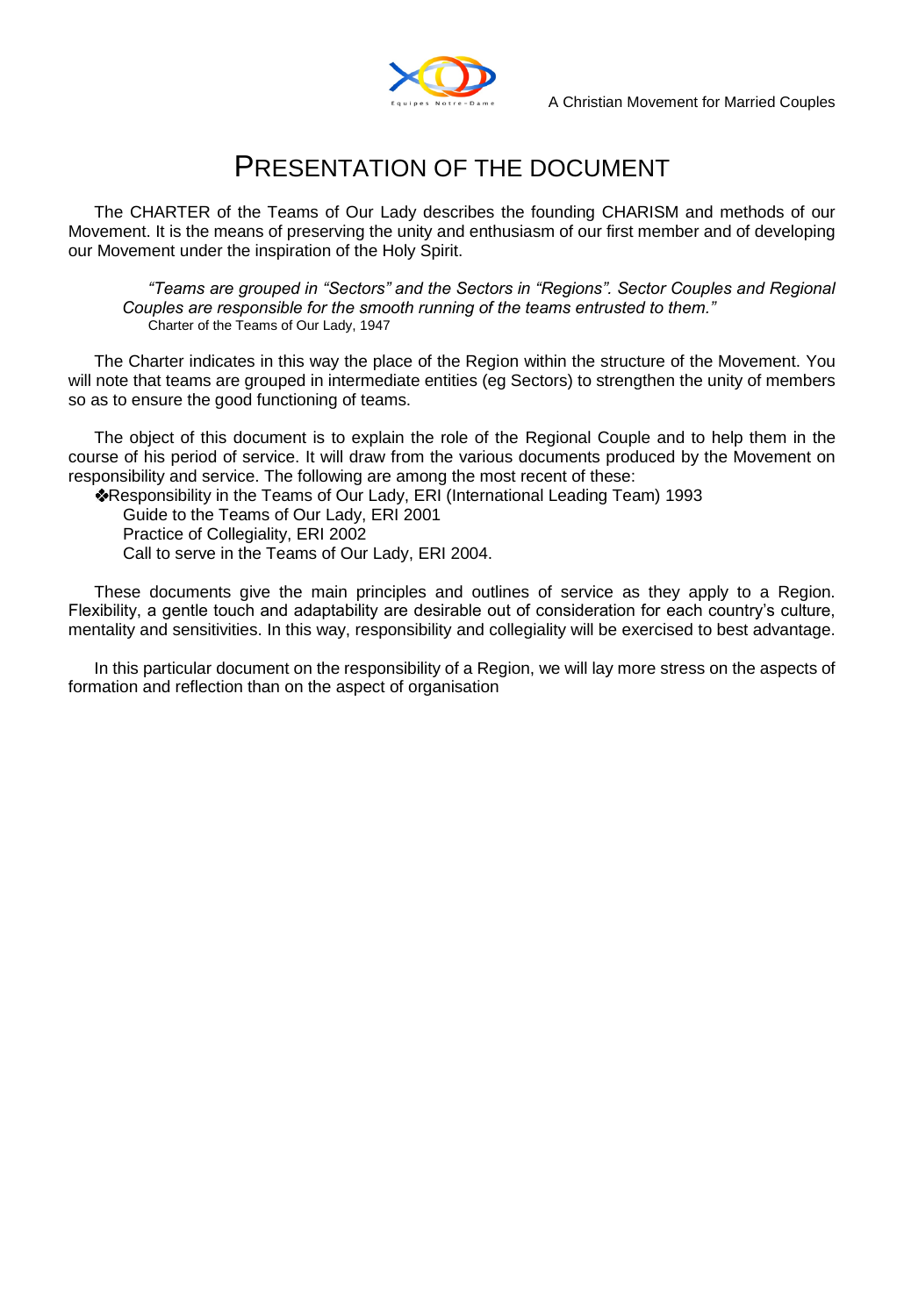

A Christian Movement for Married Couples

# **CONTENTS**

### **PRESENTATION OF THE DOCUMENT 1**

#### **CHAPTER 1. DESCRIPTION OF A REGION 4**

**1. The Region 4**  1.1 Place of the Region in the Movement 4 1.2 Importance of the Region 4

1.4 Regional Responsibility 5 1.5 Call to responsibility -appointment 5

1.7 Regional Responsibility is as a couple 6 1.8 Exercise of responsibility 6

**2. The Regional Team 7**  2.1 The reason for the existence of a Regional Team 7 2.2 Composition of the Regional Team 7 2.3 Creation of the Regional Team 8 2.4 Functions of the Regional Team 8 2.5 The Regional Spiritual Counsellor 8 2.6 Life of the Regional Team 9

**3. The Regional College 9** 

# **CHAPTER 2. SERVICES AND TASKS OF A REGION 10**

#### **1. Introduction 10**

#### **2. Initiation services 10**

2.1 Spreading the word 10

2.3 Piloting 11

#### **3. Support services 11**

3.1 Liaison 11

2.2 Information 10

3.1.1 The spirit of liaison: 11

3.1.2 Link with the Super-Region or with the International Leading Team 12

3.1.3 In relation to the Church and society 12 3.2 Animation (to give a soul to) 12

3.3 Formation 13

3.4 Organising the activities of the Region 13

#### **4. Services for the promotion of deeper spirituality 13**

#### **5. Support services 14**

5.1 The Secretariat 14

5.2 The Regional Treasurers 14 5.3 The Regional Newsletter 14

5.4 The 'Intercessors' 14

# **CHAPTER 3. REGIONAL RESPONSIBILITY 15**

#### **1. The way responsibility is exercised 15**  1.1 Spirit of service 15

1.1.1 Humility : 15

1.1.2 Trusting in the Lord 15

1.1.3 Human and Evangelical attitudes 16

1.3 Service 5

1.6 Duration of the mandate 6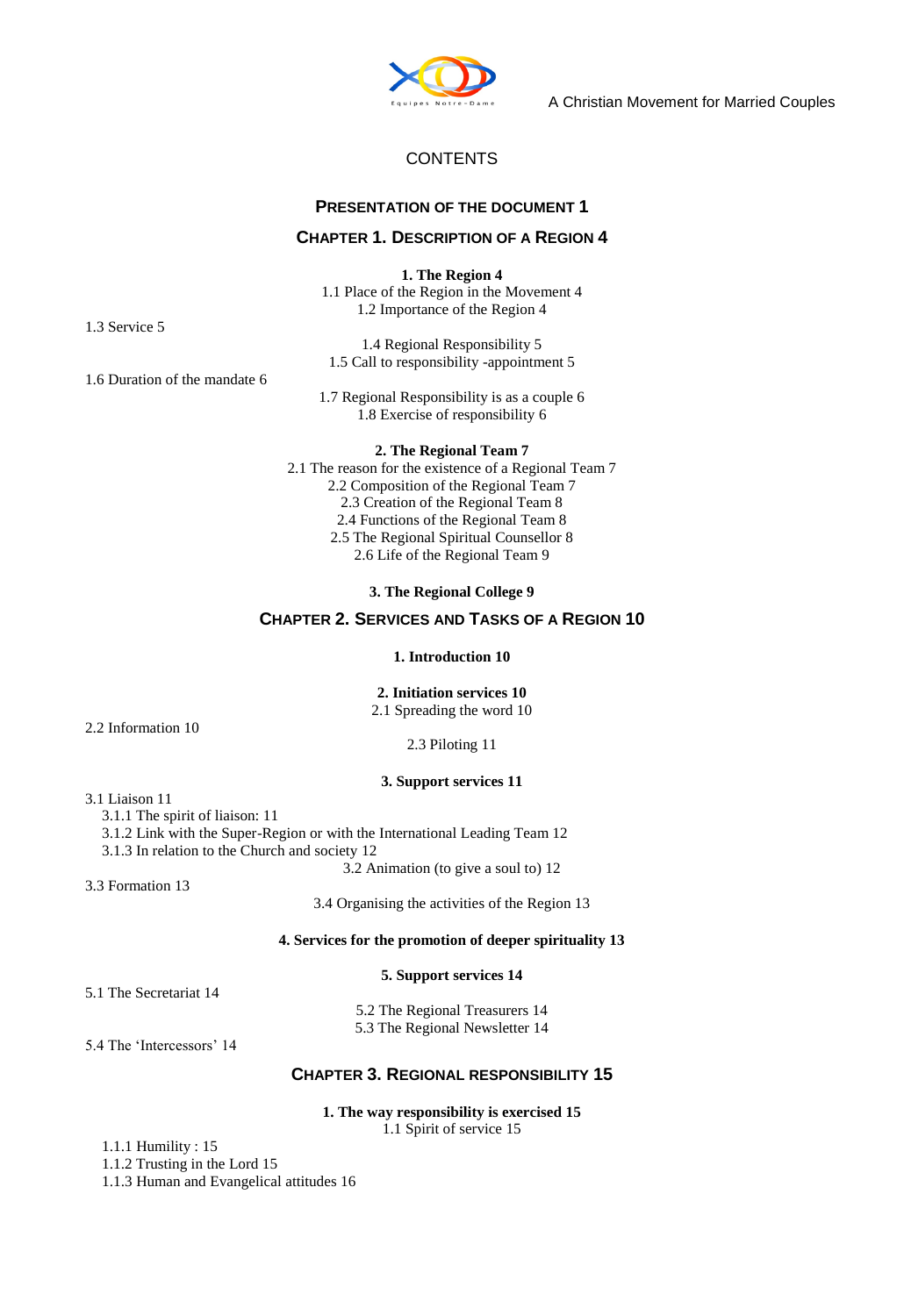

A Christian Movement for Married Couples

1.1.4 Preparation for taking on the responsibility of a Region 16

**2. Succession and replacement 17**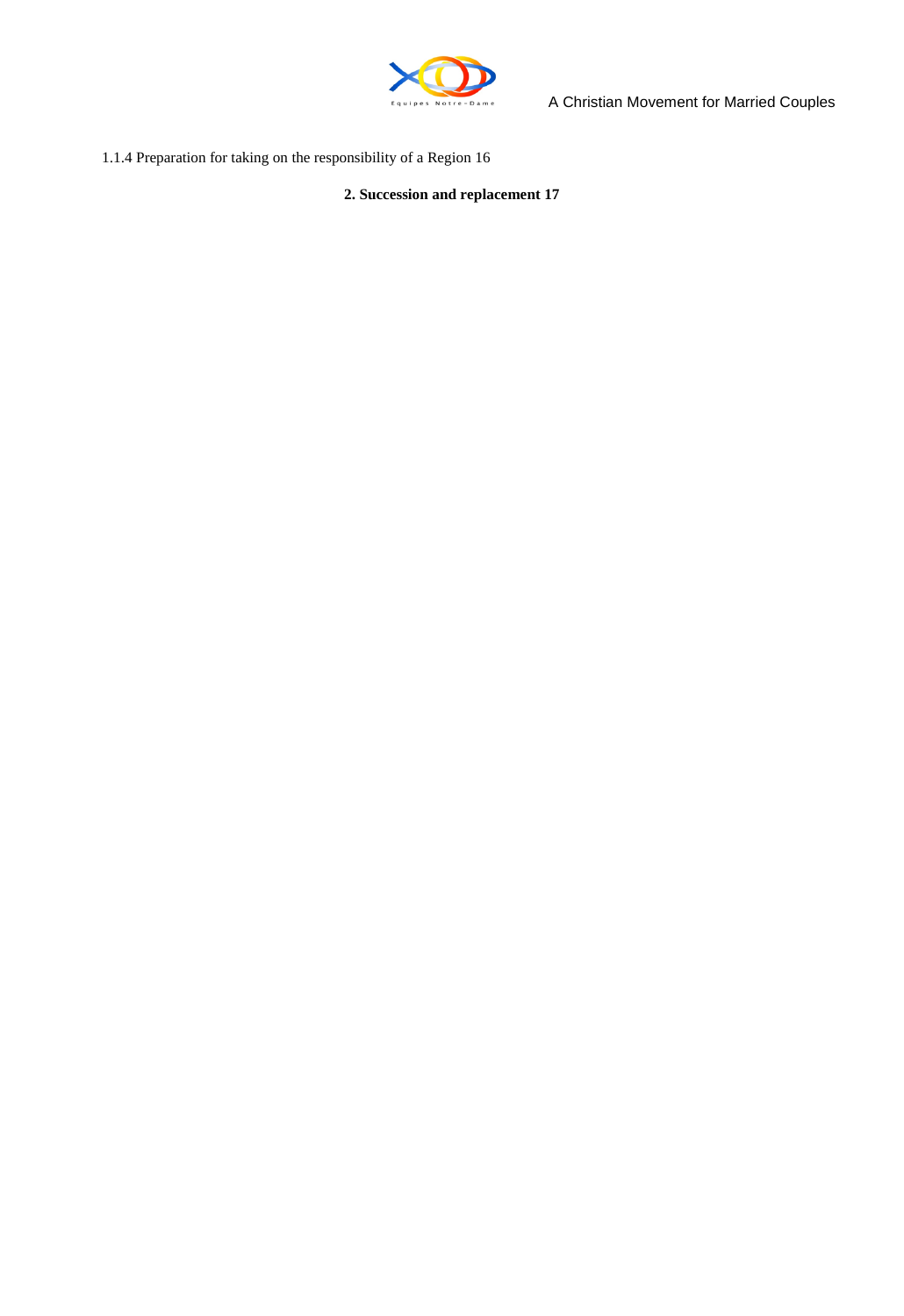

# **CHAPTER 4. THE REGIONAL COUPLE'S WAY OF WORKING 18**

#### **1. Managing and organising 18**

1.1 The working process 18 1.2 The collegial approach 18

1.2.1 Being open to collegiality 18

1.2.2 Practising collegiality 18

1.2.3 Working as a college 18

1.2.4 Principles of collegiality 19

1.2.5 Check-list for animation and evaluation 19

**2. Bringing people together 20** 

**3. Purpose of activities 20** 

**4. Participating in the meeting of the International College 20** 

#### **CHAPTER 5. THE REGIONAL COLLEGE 21**

#### **1. Meetings of the Regional College 21**

1.1 Conditions for the success of meetings 21 1.2 Object of the meetings 21 1.3 Suggested sequence of the meeting 22

#### **CONCLUSION 22**

**REFERENCES 23**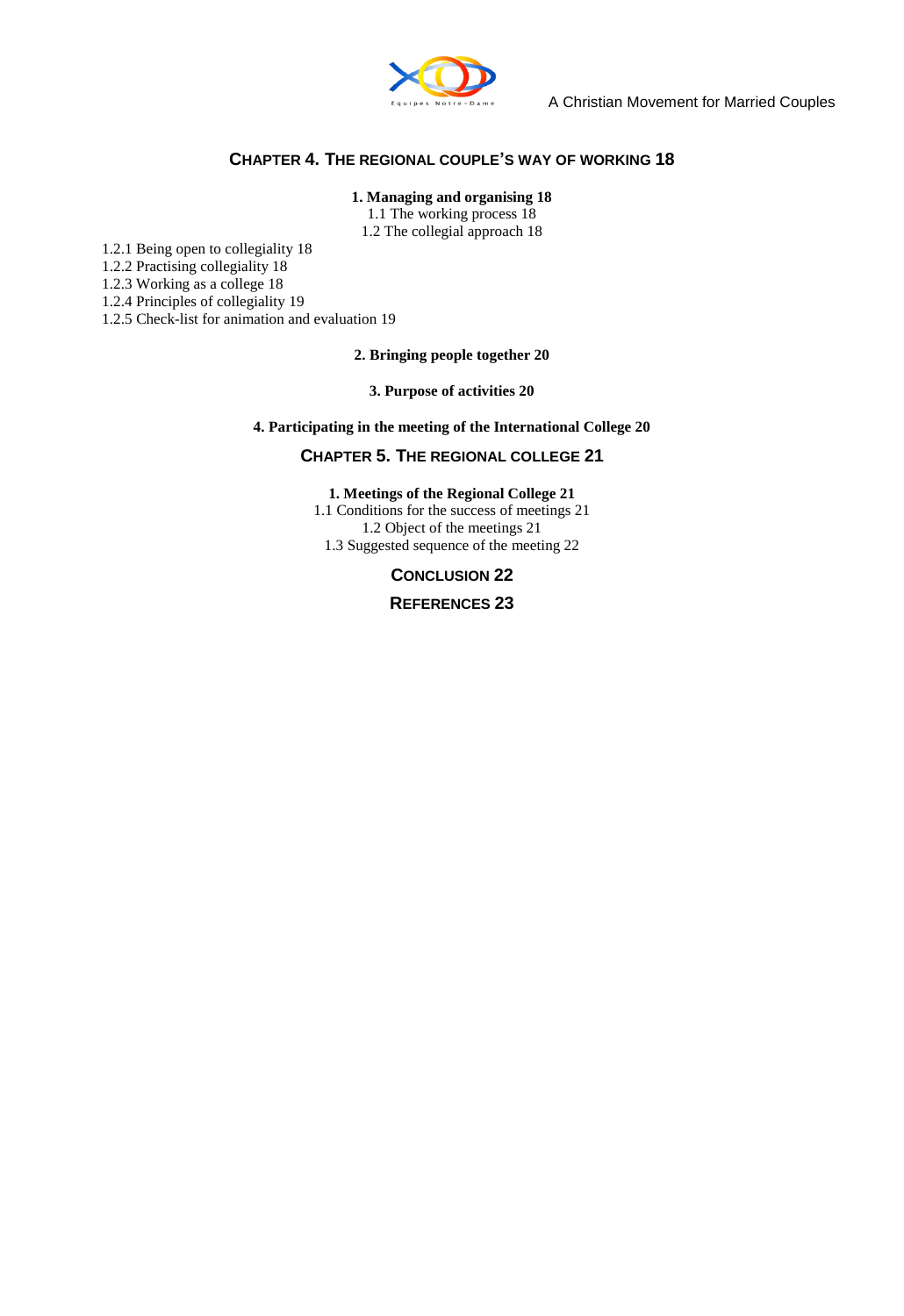

# Chapter 1. DESCRIPTION OF A REGION

*"The Region is composed of several neighbouring Sectors and provides mutual help between them. It is a centre of communication and of communion between Sector Couples, members of Sector Teams and other couples who provide services."* 

Guide of the Teams of Our Lady, International Leading Team 2001, p 34

# **1. The Region**

The Region is composed of a group of Sectors. In a Region, Sector Couples and team members are called to offer their talents and gifts according to their particular charism and availability to serve the couples of the Movement.

There are two types of Regions depending on their connection within Teams' structures: **Regions that are part of a Super-Region** Regions directly linked to the International Leading Team

These different types of connection result in different types of organisation.

## *1.1 Place of the Region in the Movement*

The Region has a special place at the heart of the organisation and animation of the Movement. Its relatively small size makes it easy for the Regional Couple to know all Sector Couples personally, which is essential to create a close sense of belonging to the Movement.

The principal function of the Region is therefore to ensure a double bond of belonging and of solidarity between Sector Teams and between these and the Movement as a whole. Without this Regional liaison, life is not transmitted to the Sectors. These are then liable to become impoverished and drained of vitality and to disappear.

## *1.2 Importance of the Region*

It seems to us that the Region is the level of responsibility at which we begin to perceive, to feel and to understand the importance of our Movement, its universality and internationality.

Clarifying their responsibilities is important in helping the Regional Couple in carrying out their service; it ensures that team members are faithful to the charism of the Teams of Our Lady and its orientations.

The Regional Couple coordinate several Sectors. They receive a great variety of testimonies and of shared experiences on the life of the Sectors.

They are the "hinge pin", listening and transmitting. They are attentive to new needs, open to the signs of the times and to the "unexpected" from the Holy Spirit. Through the Regional Couple, teams get rooted into the Movement and their work of reflection is nourished.

Each team is indeed an authentic Christian community that is influenced by the characteristics of the territory in which the Region is established.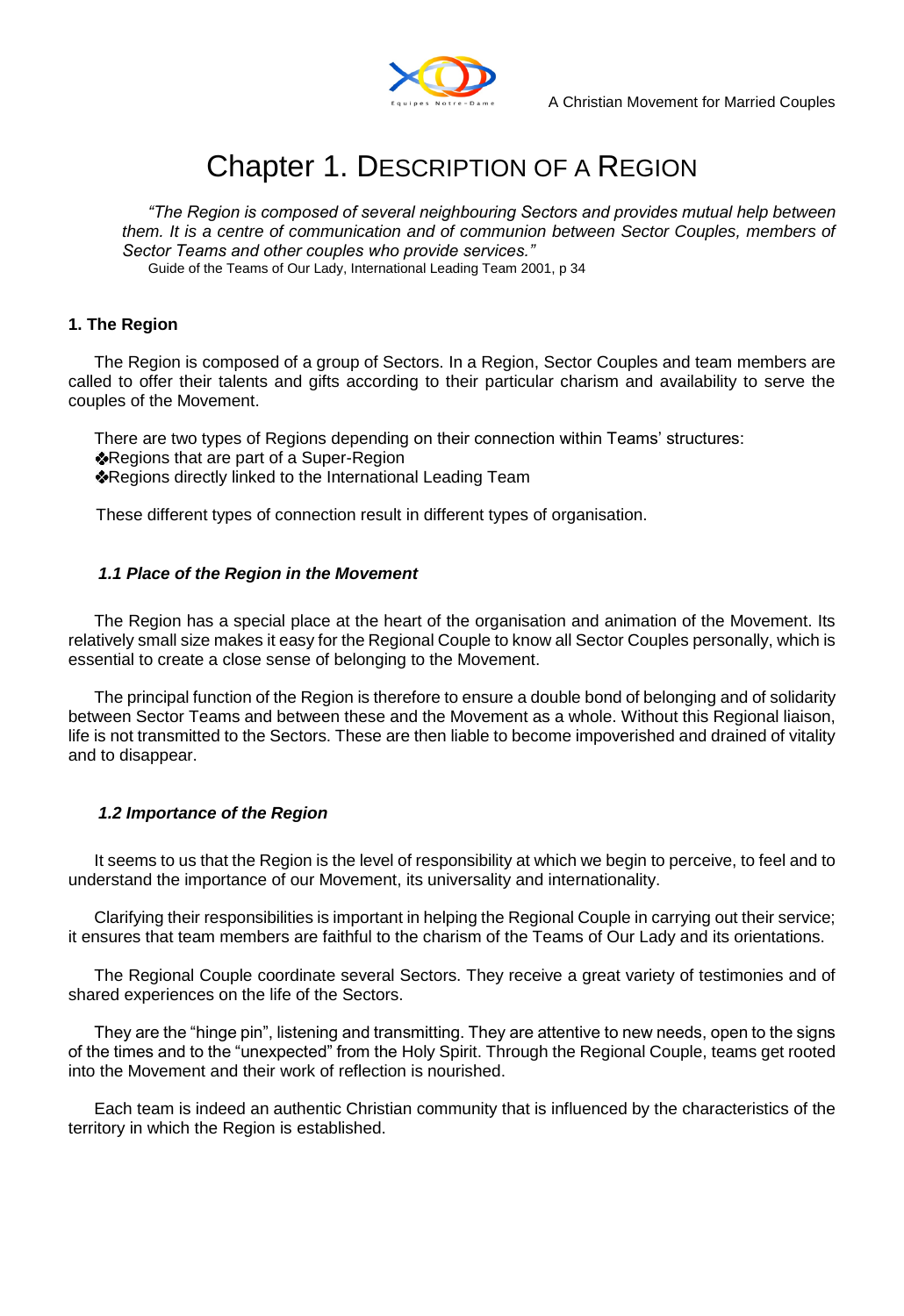

# *1.3 Service*

*"The responsibility for a Region is entrusted by the Movement to a couple known as "Regional Couple". Their mandate is for four years. They are chosen in a spirit of communion and service in accordance with the procedures laid down by each Super-Region. They are appointed by the Super-Regional Couple.* 

"Responsibility in the Teams of Our Lady", ERI 1993. P22.

# *1.4 Regional Responsibility*

The call to responsibility is described in the International Leading Team"s document "Call to Responsibility" of 2004 and Regional Couples need to consult it when arranging for a successor.

Every position of responsibility in the Teams of Our Lady is a service:

*"The Movement is not structured on the same basis as political democracies. We do not "serve" because we have submitted our candidature, campaigned with a manifesto and been elected by majority vote. We have been called – not because of some merits of ours – but because the Lord has cast his eyes on us."* 

"Call to Responsibility", ERI , 2004, p. 4.

Following this call to serve, official confirmation by the Leaders of the Movement underlines the importance of the responsibility. The call is a **"sending out on a mission"** (Lk 9: 1-6) and a way of participating in the kingship and priesthood of Christ. (Catechism of the Catholic Church – 1546).

# *1.5 Call to responsibility -appointment*

The couple who accept the responsibility of a Region is convinced that it is a service in the name of the Lord who provides them with the means and necessary gifts. They do not need to worry about what they will say or do. *"The Spirit of your Father will be speaking in you"* (Mt 10: 20).

The call from the Lord is at his initiative and not ours. We respond to his loving gaze on us as a couple.

The reward will be great in heaven for *"Anyone who has will be given more and will have more than enough"* (Mt 25: 29) for he was worthy of his master"s trust since he made the talents entrusted to him bear fruit.

Finally, when we hear his call, we listen to the Lord and, like Samuel, we say: *"Speak, Yahweh, for your servant is listening"* (1 Sam 3: 10).

*"The Regional Couple is called by the Super-Regional Couple or by the International Leading Couple, in consultation with the Sector Couples of that Region."* 

Guide of the Teams of Our Lady, ERI, 2001, p. 34

*"In the service of the Lord, work not halfheartedly but with conciensciousness and an eager spirit."* 

Romans 12: 11

Each Region chooses its own method of finding a new Regional Couple. However, in order to avoid a unilateral, arbitrary and ad hoc choice, the call to serve is done in consultation with others in a spirit of collegiality. The official appointment is made by the Super-Regional Couple or, in the case of a Region linked directly to the International Leading Team, by the International Leading Couple via the Couple leading the Zone.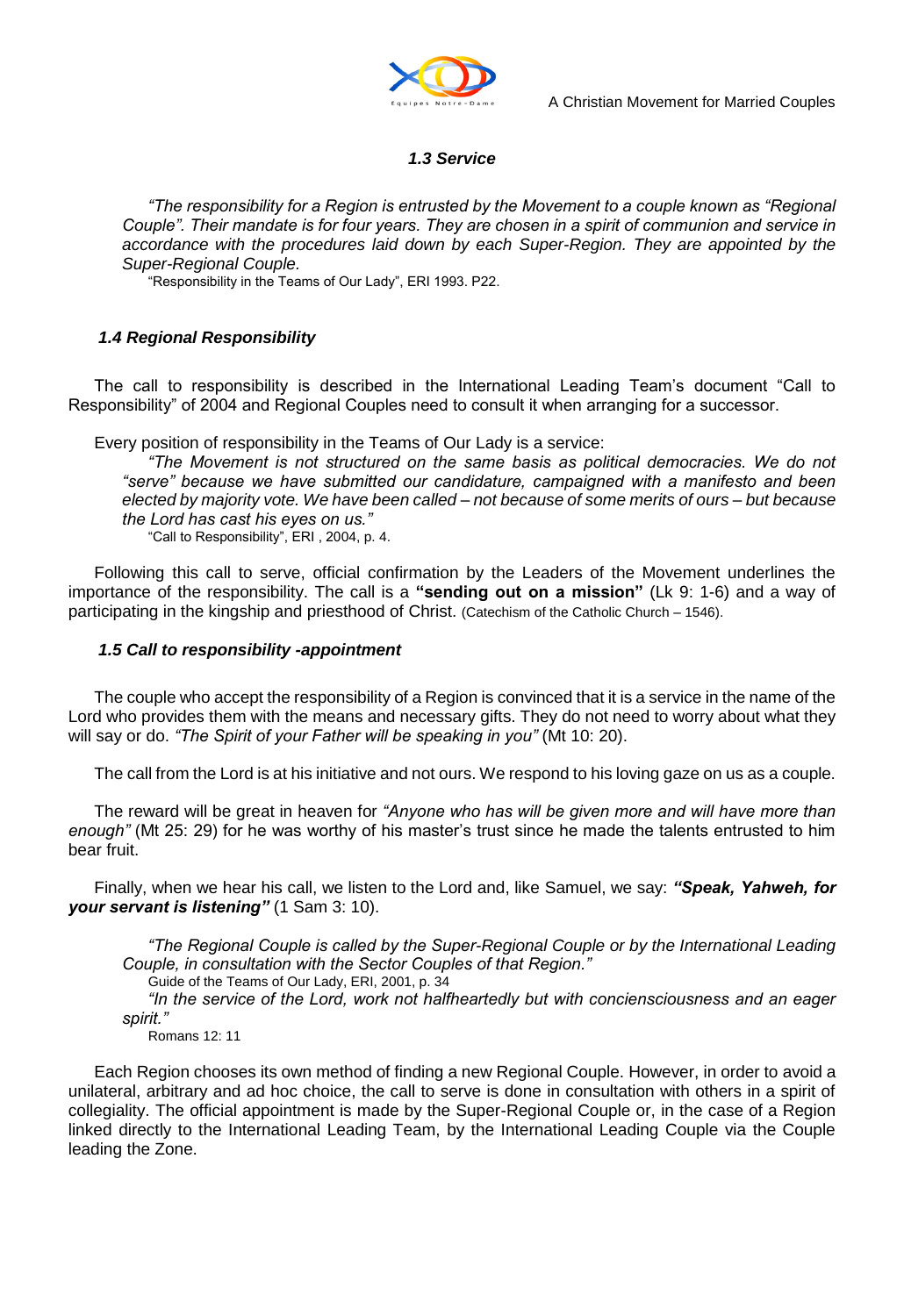

# *1.6 Duration of the mandate*

*"A couple is chosen as Regional Couple for a period of four years"*  Guide of the Teams of Our Lady, ERI, 2001, p. 34

# *1.7 Regional Responsibility is as a couple*

The responsibility for the Region is assumed as a couple. They pool their gifts, talents and charisms in the service of the Region.

The Regional Couple must have a good knowledge of the Movement. This is why they are strongly recommended to follow a training session specifically geared to their service (an international session). They will carry on their training during their time of service. Throughout this time of service, the Super-Regional Couple and the couple leading the Zone will help them discern the needs of their Region.

It is the Regional Couple's main concern to maintain the right spirit and functioning of Sector Teams. They watch over their progress and ensure that team members draw as much benefit as possible from the Movement in which they have placed their trust and thus become true witnesses of the Gospel.

They acquaint themselves about available resources that can help them resolve the difficulties their encounter.

The activities of the Region are the responsibility of the Regional Couple working with the members of the Regional College. Nevertheless, they are personally answerable to the Movement of the Teams of Our Lady for the decisions they take and for carrying them out.

*When the College cannot reach a conclusion, the Regional Couple makes the final decision at the request of the College. They do so in good conscience by virtue of their responsibility. They must pray for guidance from the Holy Spirit and act always in the spirit of service.*  The exercice of collegiality in the Teams of Our Lady, ÉRI, p.11

Regional Couple liaise with the Church, the Movement and leaders within the Region.

## *1.8 Exercise of responsibility*

The Regional Couple exercise their responsibility in a spirit of service. They practise collegiality through their Regional Team on the basis of a few broad guidelines:

Working as a team by fostering trust and friendship.

Discovering the particular gifts that each member can contribute in the service of the Support Teams and of the Region.

Stimulating reflection by study and discussion and making sure that each member freely expresses their ideas.

Acting as a conciliator in a spirit of fraternal charity so as to achieve a consensus in

decision-making. "Exercice of Collegiality", Teams of Our Lady, May 2001, p.11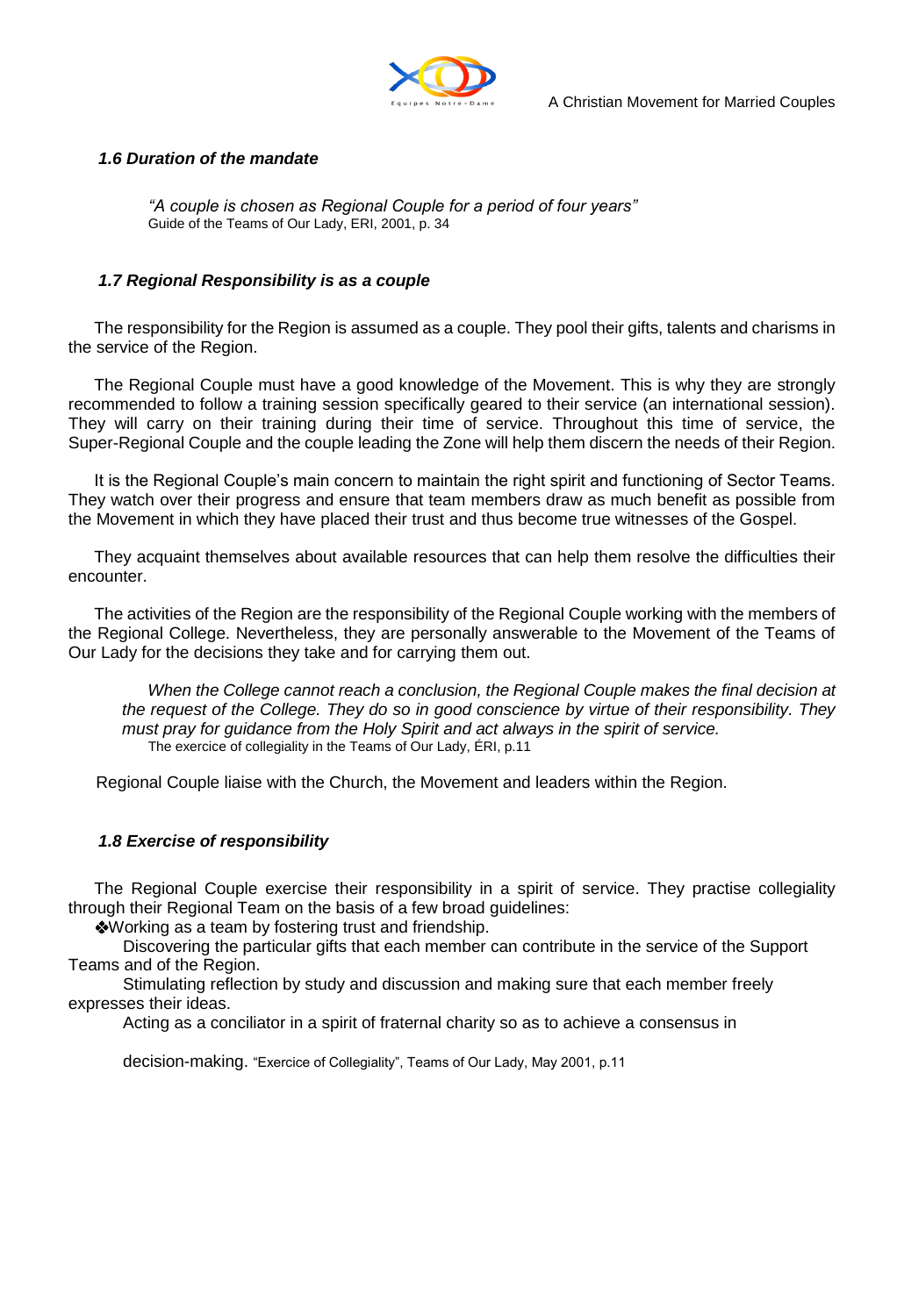

# **2. The Regional Team**

The need to establish a Regional Team only applies to Regions directly linked to the International Leading Team. These Regions correspond in practice to a country (Syria, Lebanon, Poland, Canada, Mauritius, etc) or to a group of countries (Germany-Austria, etc.).

In the case of Regions that are part of a Super-Region, the Regional Team will be very limited in composition and appropriateness.

## *2.1 The reason for the existence of a Regional Team*

In the case of Regions directly linked to the International Leading Team, a Regional Team is required for the functioning of the Movement just as, on a bigger scale, in the case of Super-Regions.

The Regional Team does not exist only for the purpose of sharing out tasks. In a spirit of coresponsibility and collegiality, it benefits from the variety of opinions, thoughts, gifts and talents of its members.

The animation of the Region is first and foremost a spiritual animation under the guidance of the Holy Spirit. To listen to the Spirit, it is preferable to be a group that prays and exchanges points of views and ideas in a spirit of fellowship, openness and humility. It is only through such a collegial and prayerful work of reflection that true discernment is possible and facilitated.

#### *2.2 Composition of the Regional Team*

#### **a) In the case of a Region directly linked to the International Leading Team**

The Regional Team mirrors the community of teams in the Region.

*"The Regional Couple call on other couples and on a priest Spiritual Counsellor to assist them in their work of reflection, discernment and animation. Together they constitute the "Regional Team" called to work collegially and to live in real communion."*  Responsibility in the Teams of Our Lady, ERI 1993, p. 22

This text confirms the need of a Support Team for a Region as for all animating structures in the Movement.

In the past 15 years, Teams have developed the concept of structures of responsibility operating as a team or college. This approach is realised at Regional level by the setting up of services provided by as many couples as necessary (see below).

#### **a) In the case of a Region included in a Super-Region**

The Regional Team is composed of the Regional Couple, an assistant Regional Couple and a Spiritual Counsellor.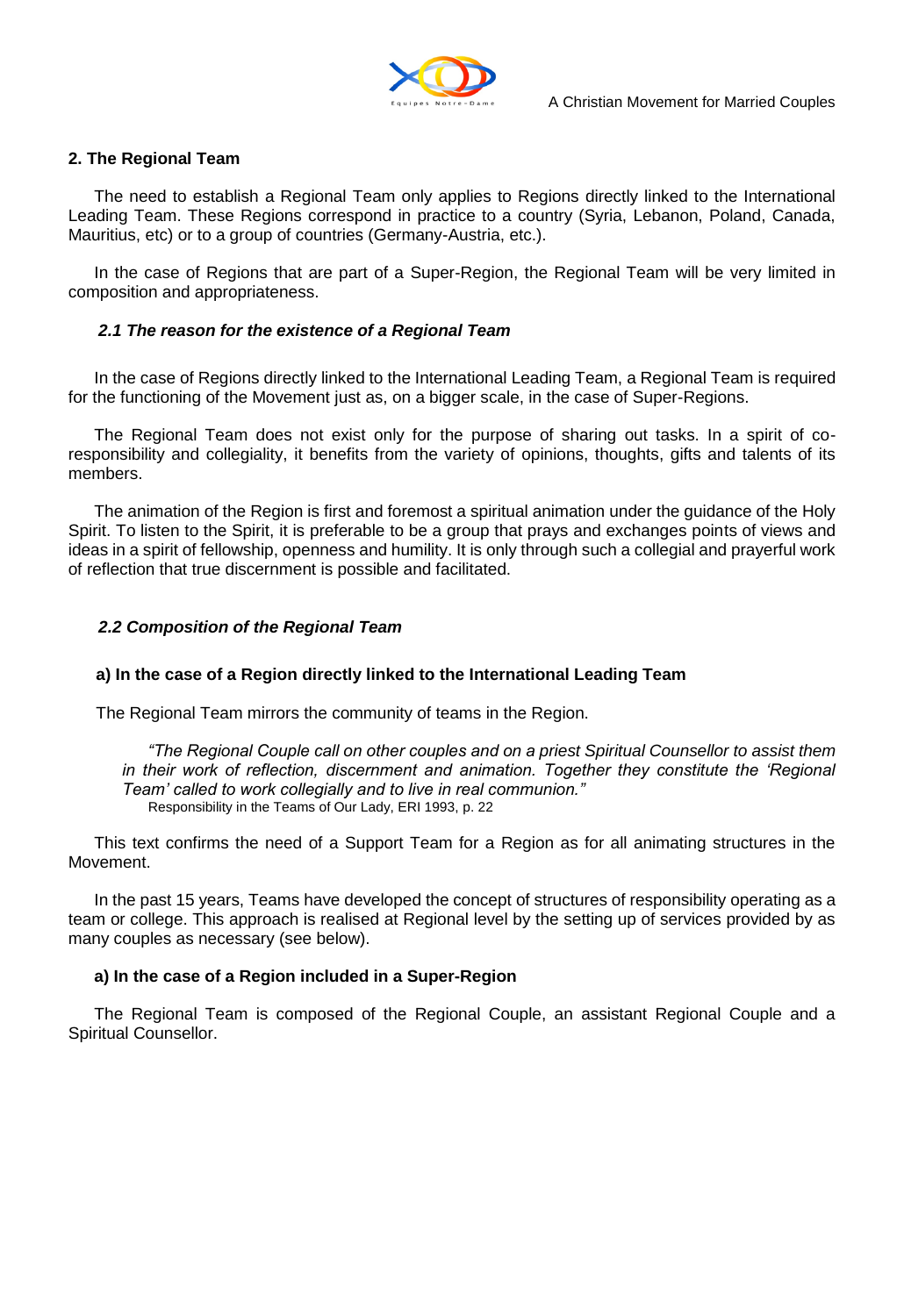

# *2.3 Creation of the Regional Team*

It is not possible to give a general rule governing the creation of a Regional Team because the local situation can have an enormous influence on its composition. Nevertheless, experience shows that the Regional Team should not have too many members if it is to be efficient.

Its composition depends on the personality and style of working of the Regional Couple, the needs and characteristics of the Region itself as well as on the procedures in place in their Region. Nevertheless, one must look for complementary gifts among the members of the Regional Team so as to work in a spirit of shared responsibility and of collegiality.

An ordinary team must not become the Regional Team. To do so would rob the Region of a wealth of diversity. It is therefore preferable to ensure that various age groups are represented.

# *2.4 Functions of the Regional Team*

The Guide to the Teams of Our Lady mentions the following functions that the Regional Couple share with the Regional Team: spiritual animation, liaison, organisation of activities, expansion of the Movement.

"They are helped by a Regional Team and a Regional Spiritual Counsellor. Together they are responsible for the animation, liaison, formation, expansion, reflection, discernment and the fostering of unity of the teams in the Region."

Guide of the Teams of Our Lady, ERI, 2001, p. 34

## *2.5 The Regional Spiritual Counsellor*

The Spiritual Counsellor of the Region is a priest who advises the Regional Couple and their Support Team. He is chosen by the Regional Couple after consultation with their Support Team.

The priest Spiritual Counsellor of the Region helps to keep the teams in communion with the Church as a whole and open to its life.

The Regional Team involves him in its work of discernment, its important decisions and its activities. It is therefore relevant to keep him informed of the precise situation of the Region. He helps the Regional Team to consider its problems in the light of the Gospel.

The spiritual animation of the Region is thereby enriched by his presence at meetings of the Regional Team and at the activities of the Region. His contribution is particularly important when retreats and training or renewal sessions are being organised.

In collaboration with the Regional Couple, he will make himself available to other Spiritual Counsellors in the Region who might need him to cast light on certain subjects or may need his encouragement and discernment.

"Furthermore, his advice and help might facilitate contacts with the hierarchy and the clergy." The priest, Spiritual Counsellor in the Teams of Our Lady, ERI, 1993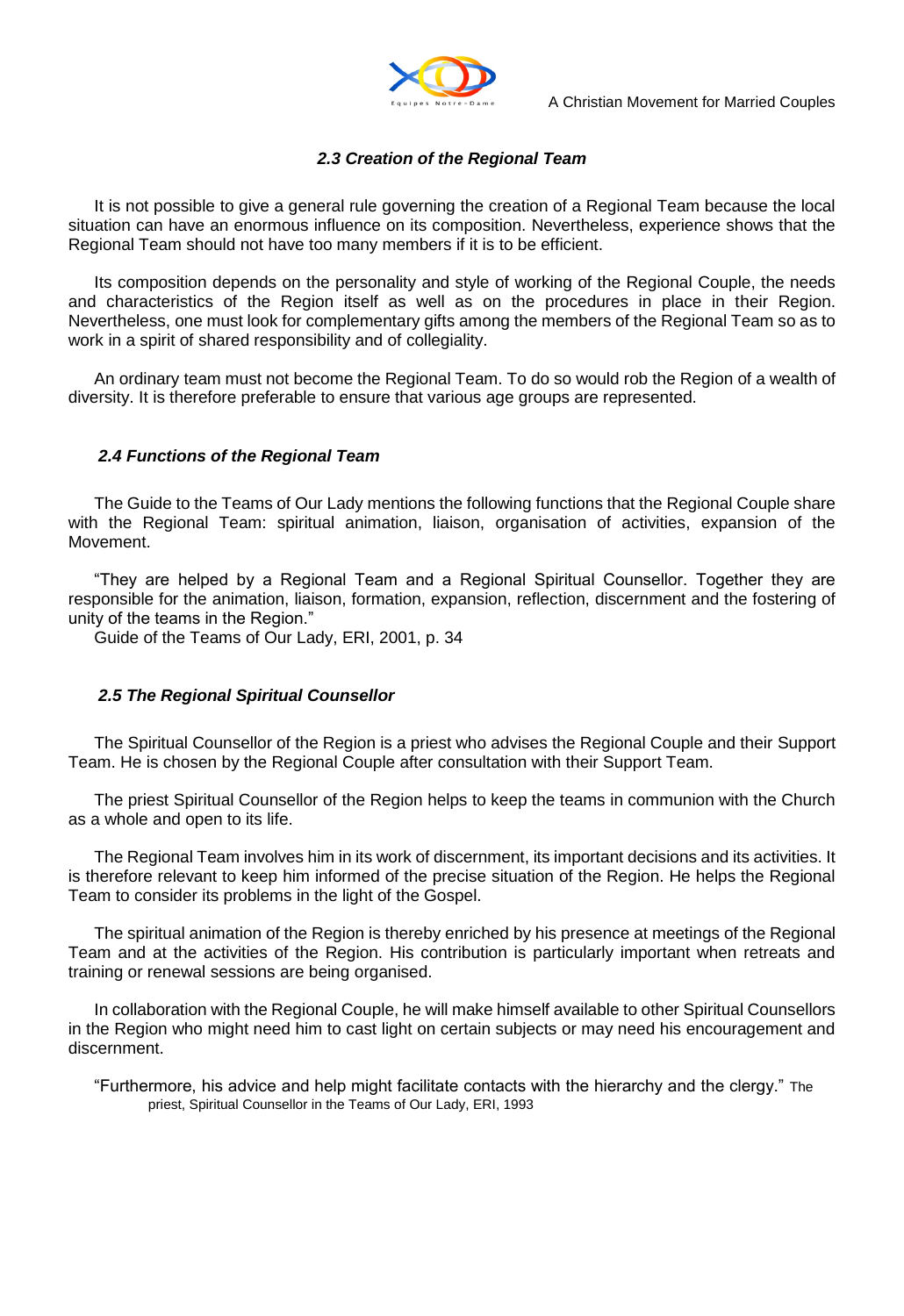

# *2.6 Life of the Regional Team*

The life of the Region is first and foremost based on prayer. There is a danger, at meetings, of spending too much time on organisation and not enough on allowing oneself to be penetrated by the breath of the Spirit. There needs to be balance between prayer and action.

Friendship, brotherhood and mutual trust are essential to the life of a Regional Team.

Belonging to a Regional Team is different from membership of an ordinary team. The latter exists for the benefit of the couple and of fellow team members, the former for the service of the Region and of the Movement. One is long term, the other temporary and for specific mission.

The "Intercessors" can contribute their spiritual help and prayer that the Spirit may accompany, enlighten and guide the Regional Couple and the Regional Team in the exercise of their responsibility.

# **3. The Regional College**

Whereas the Regional Team – whatever its form (see above) – is a small group of couples that helps the Regional Couple more directly, The Regional College is a liaison grouping that meets regularly and includes:

**\*the Regional Couple,** 

the Sector Couples,

and the members of the Regional Team (at least the Assistant Regional Couple and the Regional Spiritual Counsellor).

At the suggestion of the International Leading Team, the Regions establish a Regional College operating as recommended by the International College. *This is henceforth the only indispensable Regional consultation grouping.* 

This form of consultation is recent in the Movement. It is a grouping for reflection and exchange for the collegial exercise of responsibility within a Region. It is part of the development of the spirit of collegiality, a method of working that has become the rule in the Teams of Our Lady for a number of years.

The Regional College makes decisions to meet needs as they arise.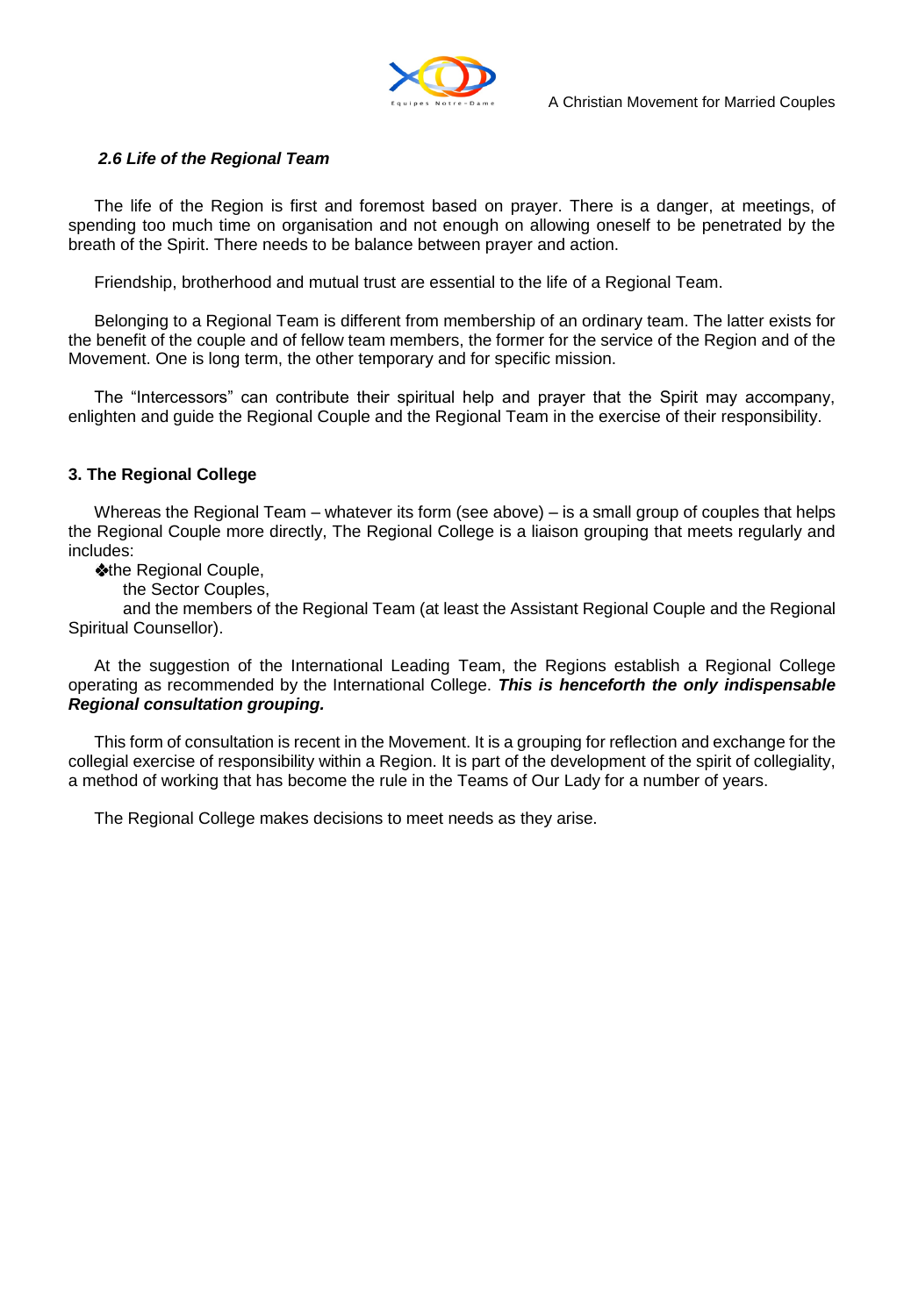

# Chapter 2. SERVICES AND TASKS OF A REGION

*"Be servants to one another in love, since the whole of the Law is summarised in the one commandment: You must love your neighbour as yourself"*  Galatians 5: 13-14

#### **1. Introduction**

The Region is given the responsibility by the Movement of providing services that will help couples in its Sectors to live out their married spirituality with the help of their Spiritual Counsellors.

To that end, Regions must carry out some specific tasks that do not double up on those carried out by Sectors but that further the same objectives.

Each Region gains experience in these matters, perfect their own methods and apply them. Services provided by Sectors are explained at length in the Document on Sector Couples (ERI 2004) which clarifies the various tasks to be done by various people.

In this chapter we review the different services to be provided and we highlight the peculiarities of the Region"s tasks. In most cases, the Region"s role is to check that these services are implemented in accordance with the procedures laid down by the Movement.

The Region will help Sectors as required and may even take over from a Sector in the event of its inability to provide Sector services or because of problems.

The Regions provides the Sectors with the means for training, managing, communication etc…so that they can carry out these services.

#### **2. Initiation services**

All services dealing with the formation of new teams are grouped under this heading. Notably: **<sup>❖</sup>Spreading the word**" or expansion, **Minformation,** Piloting.

#### *2.1 Spreading the word*

"Spreading the word", in its widest sense, consists in making known God"s wonderful plan for human love: namely that *Christian marriage is a path to Love, Happiness and Holiness.* 

#### *2.2 Information*

Information that follows on spreading the word, consists in explaining what is the married spirituality offered by Teams. Information is therefore intended for couples who are already seeking a way of living out spirituality as a couple.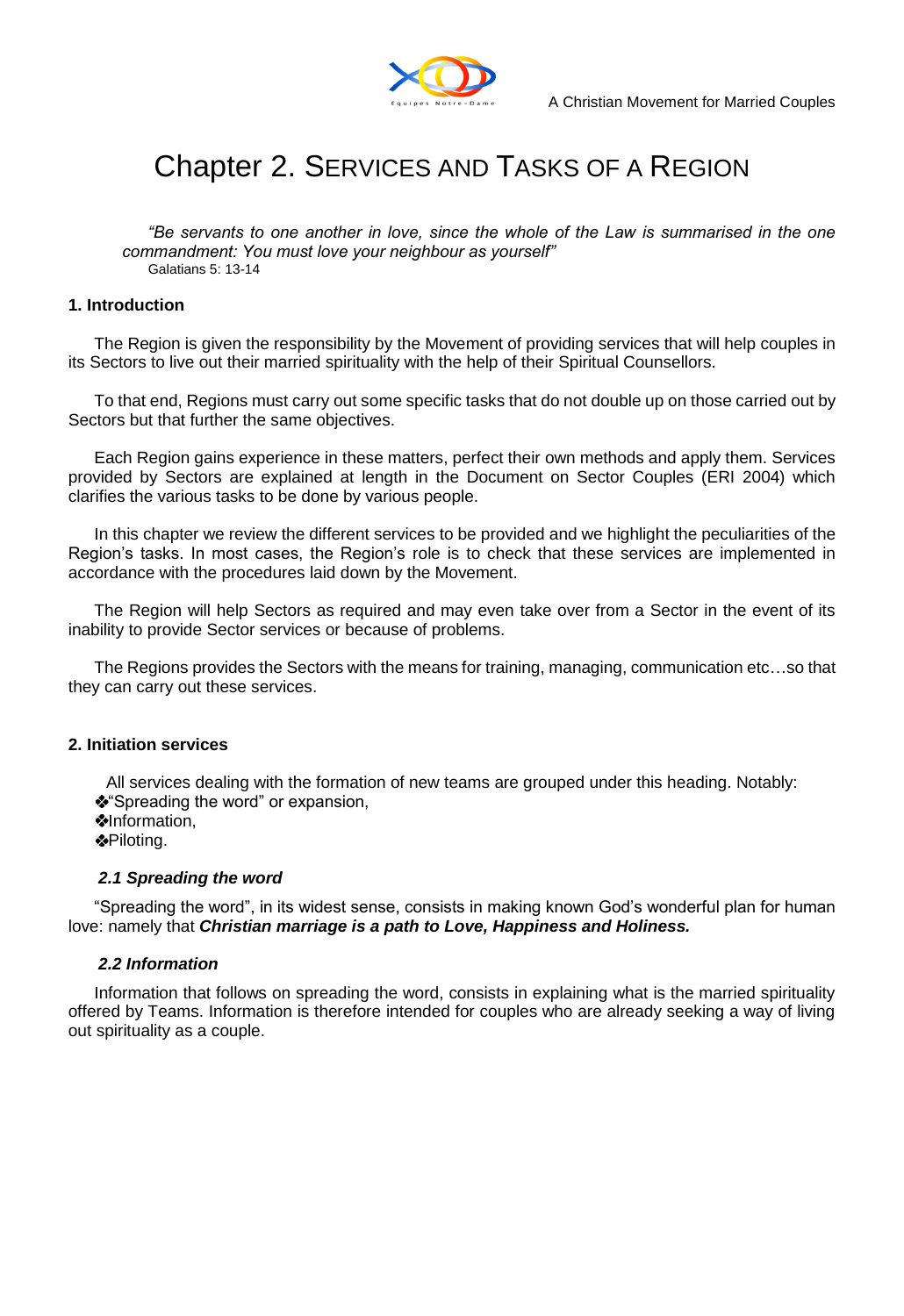

# *2.3 Piloting*

When a new team is created, the Sector Couple appoints a Pilot Couple who will accompany this team during its time of piloting. The Region is also able to organise weekends for new teams.

# **3. Support services**

# *3.1 Liaison*

Liaison consists essentially in establishing links between the Regional Couple and the Sector Couples.

## **3.1.1 The spirit of liaison:**

The need for liaison appeared very early in the development of the Teams of Our Lady. The time came when it was no longer possible for Father Caffarel or the leaders of the Movement to maintain a close link between all teams. The object of liaison is to facilitate communication and to permit all teams, all Sectors and all Regions to live, in the first place, in close relationship with the Movement but also with each other.

## The Charter tells us:

*"Although very useful, the Letter of the Teams, on its own, is not sufficient to ensure that the ties between the Leading Team and teams generally are as close and fruitful as desirable. It is for the various levels of leadership in the Movement to make them so. Through frequent mutual contacts, leaders at various levels pass on the motivation they receive from the Leading Team and keep the latter informed of the desires and needs of teams. Thanks to them, the relationship between teams and the Leading Team have a note of brotherly cordiality instead of being purely administrative."*  Charter of the Teams of Our Lady 1947

For Regional Couples and their Support Team (if they have one), liaison is both an objective way as well as a brotherly way of seeing how individual leaders are operating.

It reminds leaders of the advantages of remaining united among themselves, with other Sectors and with the Movement through taking part in activities and being guided by the priorities and orientations of the Movement.

Liaison serves the needs of the Region as well as those of the Sectors. It makes it possible for the Region to know how lively are the teams in the Sectors, to know their needs and difficulties and to plan activities and sessions for training and spiritual renewal.

The Regional College is a very special form of liaison.

Establishing liaison is made easier by the variety of ways in which it can be done. It offers ways of making liaison attractive, desirable and fruitful.

Choosing the way of establishing liaison requires discernment from the Regional Couple. Nevertheless, one should always give preference to *"personal and face to face liaison. Personal contact and communicaton transmits life and encouragement".* 

"Responsibility in the Teams of Our Lady", ERI, May 1993, p.19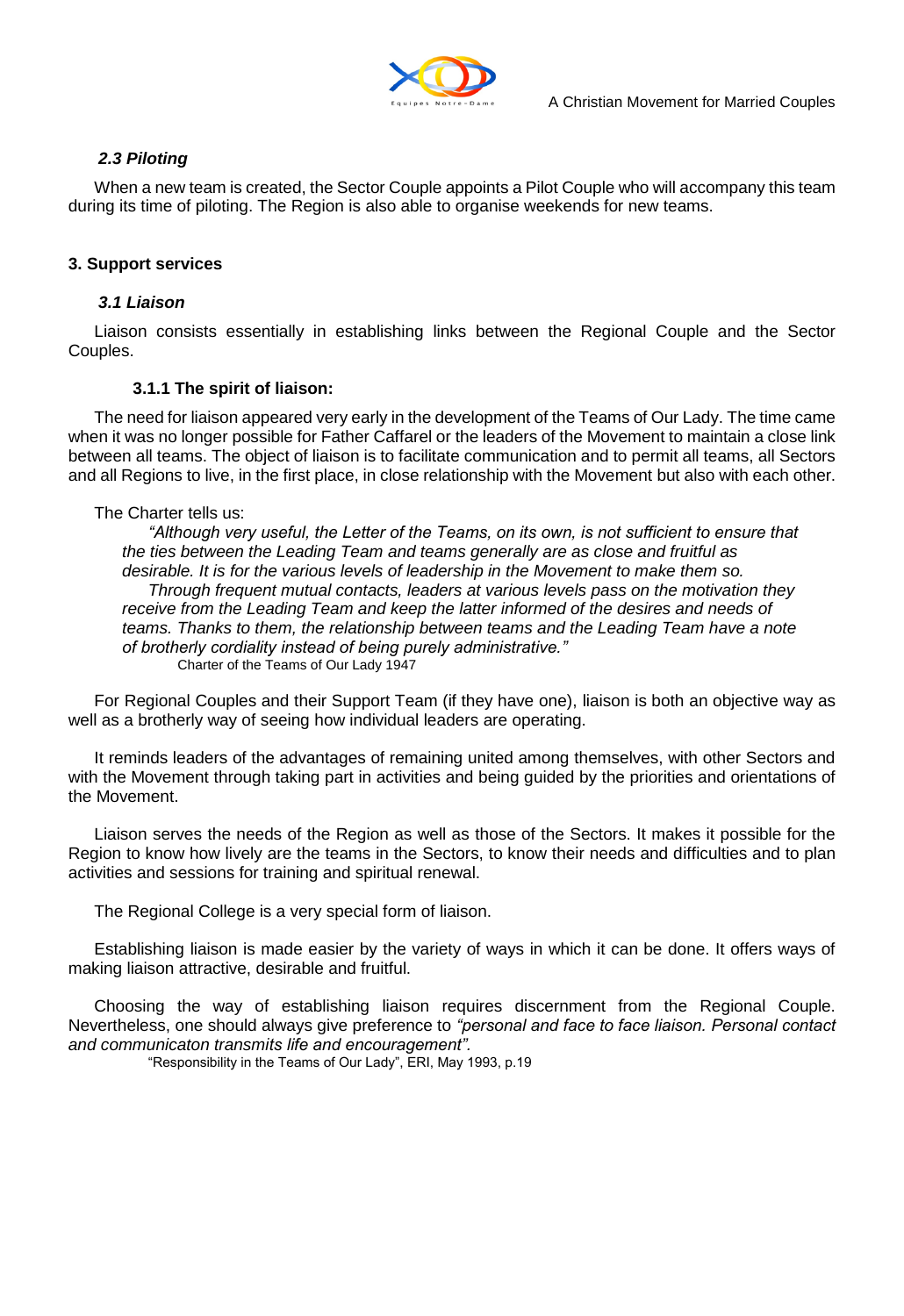

# **3.1.2 Link with the Super-Region or with the International Leading Team**

Just as liaison is essential to the vitality of a Region, so it is for the Super Region and for the whole Movement.

Thanks to regular contacts, bonds of friendship and trust are created between the Regional Couple and the Super Regional Couple and with the Couple in the International Leading Team who are responsible for the Zone to which the Super Region belongs.

# **3.1.3 In relation to the Church and society**

The Regional Couple is the representative of the Movement within the Region. It is therefore their responsibility,

*to promote married spirituality*: to help couples to discover God"s wonderful plan for human love and to bring out the value of the sacrament of marriage as a source of love, a path to happiness and a means to holiness;

*to make the Movement and its treasures known* to couples, priests, deacons, the hierarchy of the Church, people active in pastoral ministry and diocesan organisations dealing with marriage and the family;

*to take part in the pastoral ministry to the family* and to establish contacts with other movements of spirituality for couples and the family;

*to develop Teams couples" awareness* of their personal mission in the Church and in the world;

*to find ways of transmitting* the ideals and spirituality of the Teams of Our Lady. The Regional Team must exercise imagination and creativity and place themselves in the social context of their region, whilst remaining faithful to the spirit and formative way of Teams;

to discern the new signs of the times.

*It is important that the Teams of Our Lady should answer the Church"s call for a new evangelisation founded on human love and family life. The Church today has a great need of married lay people who have received a formation in which faith and life are mutually nourished. Christian couples have also a missionary duty to help other couples to whom they rightly wish to pass on their experience and to show that Christ is the source of all married life.*  John Paul II  $-50^{\degree}$  anniversary of the Charter, 1997

The Regional Couple should under no circumstances take over from a Sector Couple in their dealings with their local Church.

## *3.2 Animation (to give a soul to)*

Bearing in mind the orientations proposed by the Movement and the peculiarities and needs of the Sectors and of the Region as a whole, the Regional Couple and their Support Team…

will try to discern what will help couples to live out more fully the Movement"s ideals;

**Vand will devise and carry out a pastoral plan of action for the Region based on the needs of the** Sectors.

It is a collegial task carried out by the Regional Support Team, helped by prayers for discernment.

In practice, it is a matter of helping Sector Couples and their Sector Teams to help couples in their Sectors to live fully according to the charisms of the Teams of Our Lady,

**\*by helping Sector Teams to be true Christian communities;**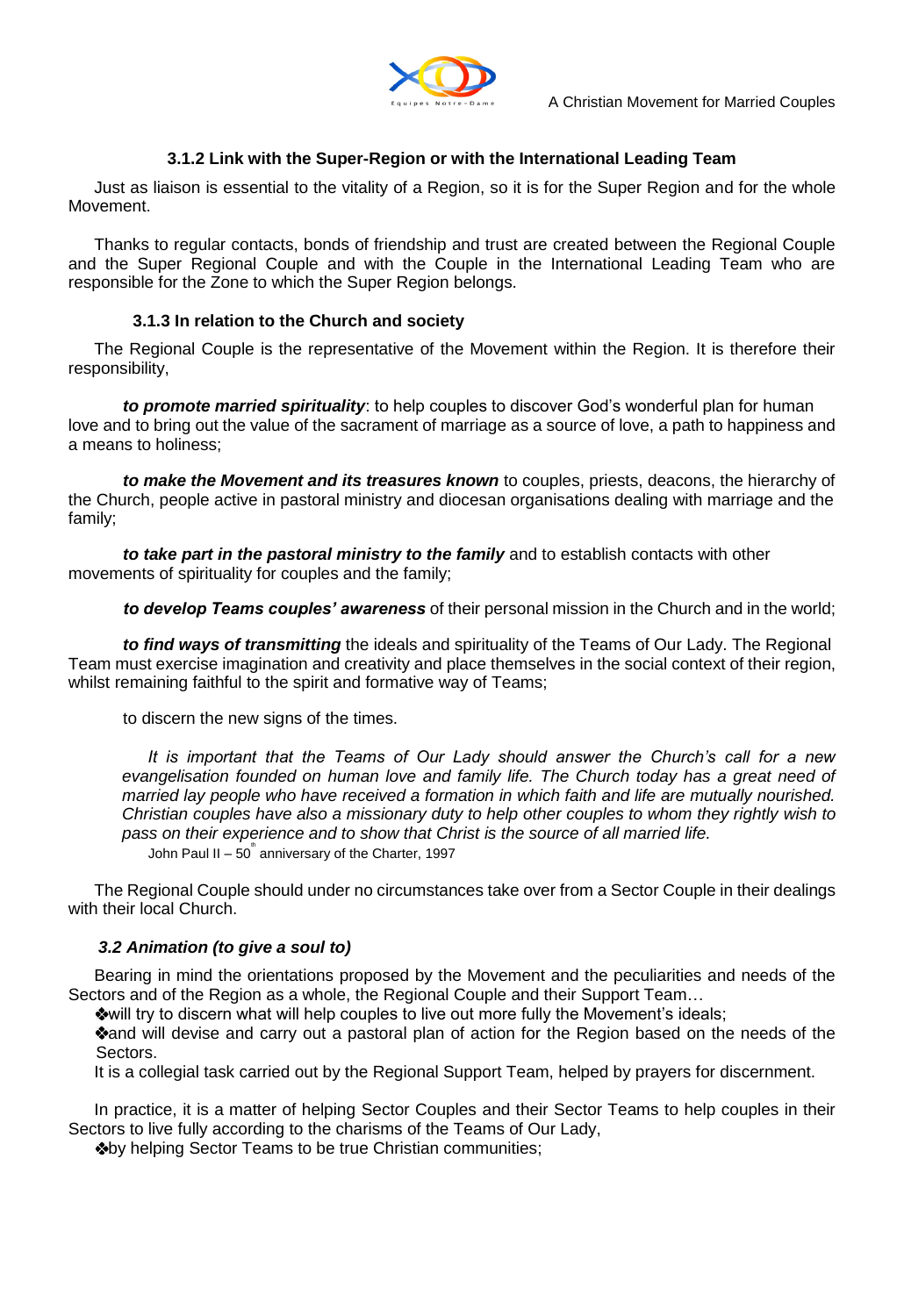

by creating and maintaining the unity and cohesion of the Region by helping Sector Teams to know one another and by forging bonds of fellowship and solidarity with the wider Movement;

by making the Movement"s orientations known and more fully understood so as to help the spiritual life of couples;

by encouraging Teams couples to involve themselves within and outside of the Movement. "Responsibility in the Teams of Our Lady", ÉRI, May 1993, p.19

# *3.3 Formation*

The Regional Couple should encourage the formation/training of team members in the Region and more particularly the formation of Sector Couples, Responsible Couples of teams and of couples responsible for various services such as liaison, piloting, expansion and information.

*"Sessions are an important time in the life of Teams. Their purpose is to transmit and deepen the couples" knowledge of the spirit and methods of the Movement. Having thus deepened their understanding of the ways of the Teams of Our Lady, couples are strengthened in their commitment. They live better the life of the Movement and are better able to fulfil their responsibilities."*  Guide of the Teams of Our Lady, ERI, May 2001, p. 42

# *3.4 Organising the activities of the Region*

To fulfil their triple mission (animation, liaison, formation), the Regional Couple and their Support Team consider organising a number of activities: meetings of all Sector Teams, Regional Gatherings, Formation Sessions open to all Sectors, retreats, days of study and reflection, etc…

It is important that the Regional Couple should periodically bring together the Sector Spiritual Counsellors of the Region to help them to obtain a deeper understanding of their role and their place in their Sector Team through sharing their experiences.

## **4. Services for the promotion of deeper spirituality**

These services organised within a Region are for the benefit of team members and aim at helping them in their spiritual journey:

**Renewal sessions and retreats:** 

Formation sessions;

Sessions for a deeper understanding of the charism and formative way of Teams; Regional Gatherings.

These services can also be organised at a higher level between Regions, within a Province (a subdivision of a large Super Region) or even at Super Regional level.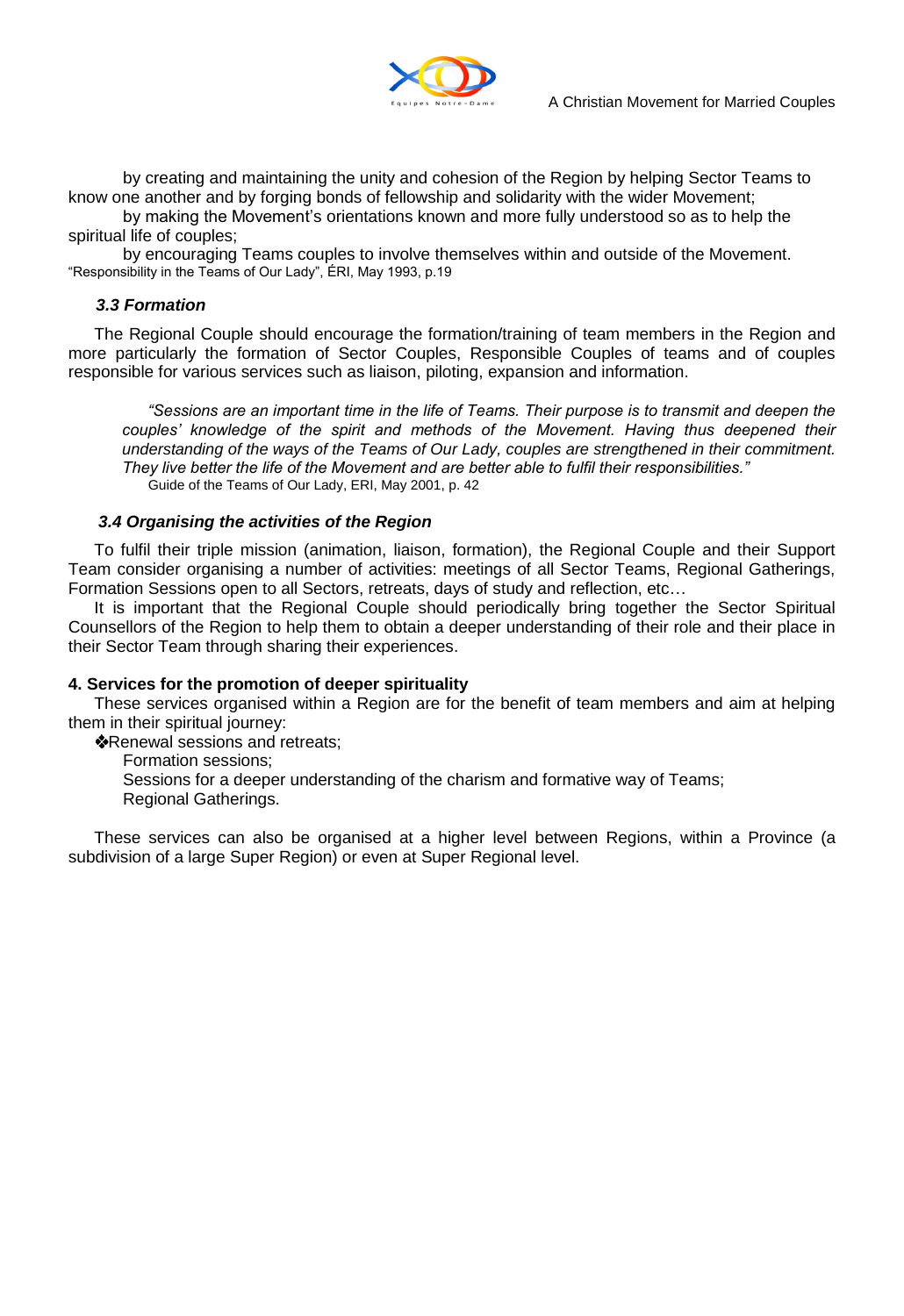

# **5. Support services**

These services only exist in a developed way in isolated Regions linked directly to the International Leading Team and, more particularly, to the Couple responsible for the Zone in which the Region is situated. They are necessary for the functioning of the Region and for the circulation of information.

The Secretariat, The Regional Treasurers, The Regional Newsletter, The "Intercessors",

# *5.1 The Secretariat*

The Regional Couple choose a couple from the Regional Support Team to carry out the duties of Regional Secretary. The Secretariat keep in its records a copy of the basic documents of the Movement, the international study topics and the Regional records. They also keep the correspondence and documents received from Sector Couples. The Regional Secretary pass on the following to the couple responsible for the Zone:

A copy of the minutes of the meetings of the Regional Support Team and of the Regional College. The list of members of the Region, the Regional Newsletters and Sector Newsletters (if they have one).

# *5.2 The Regional Treasurers*

The Regional Treasurers keep the accounts of the funds used in financing regional running costs and activities as well as mutual help between Sectors. These funds are raised in accordance with methods approved by the Movement and in accordance with local customs and legal requirements.

# *5.3 The Regional Newsletter*

The Newsletter (if the Region has one) permits the circulation of information on the life of the Region and of the Movement. It promotes solidarity and a sense of belonging to the Region. It weaves bonds between teams and team members. In the case of Regions, linked directly to the International Leading Team, the newsletter should, in addition to local news, contain at least the following:

The "Letters from the International Leading Team" consisting of letters from one of the couples in the International Leading Team and from the International Spiritual Counsellor.

International news The publication and circulation of the Regional Newsletter may make use of a variety of

medium: paper, internet, etc… .

# *5.4 The "Intercessors"*

The Movement depends on prayers for the fulfilment of its mission. Over the years a network of "Intercessors" has developed. These undertake:

either to commit themselves to pray for one hour a month at a specific time and on a specific day of their choice and, if possible, to do so during the night;

or to commit themselves to fast one day a month on a specific day,

or to offer the daily trials and suffering of their life in union with Christ, for married couples and the institution of marriage. One cannot stress too strongly the need for prayer to support married couples and the

institution of marriage as well as the life of the Movement, its expansion and discernment.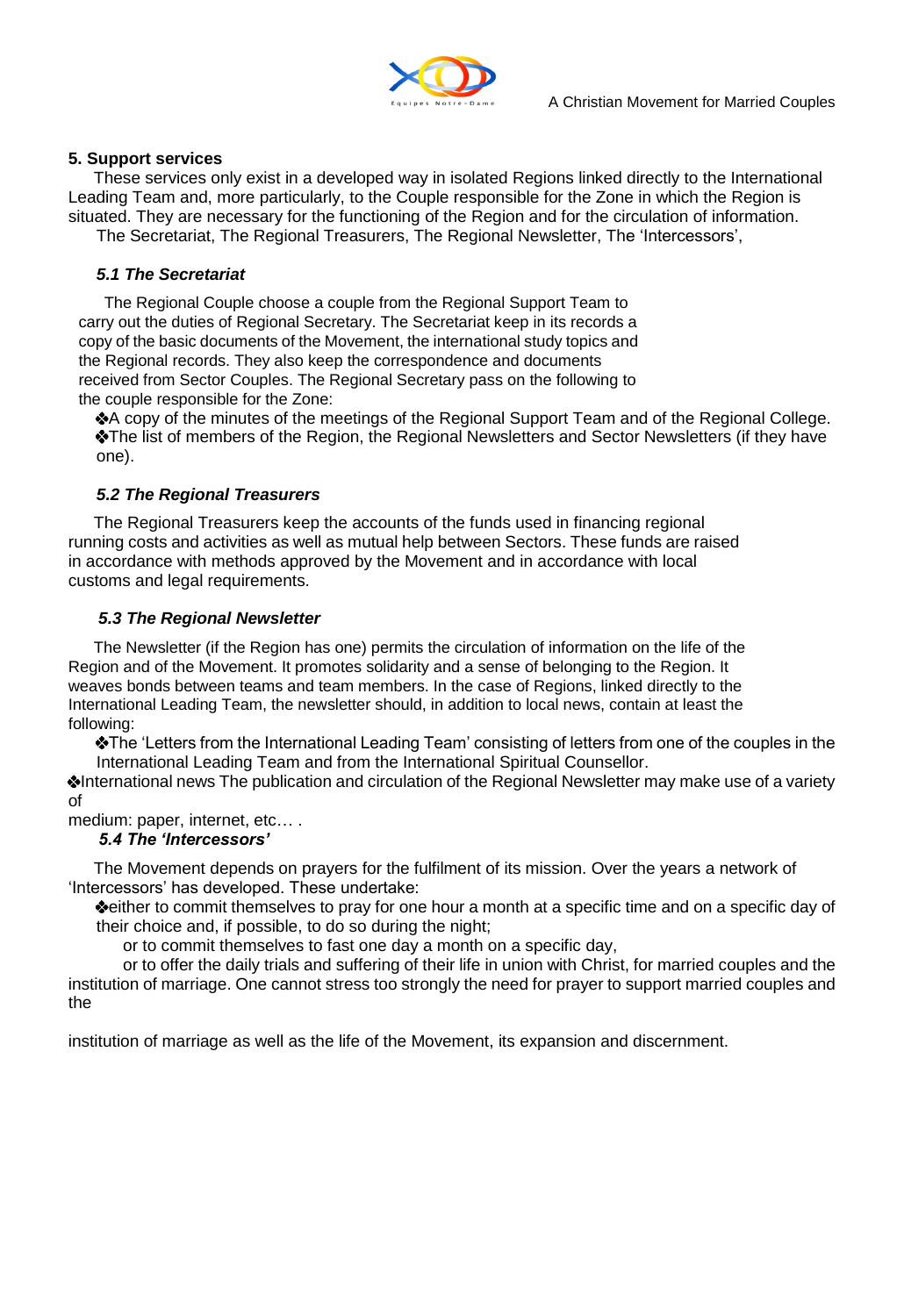

# Chapter 3. REGIONAL RESPONSIBILITY

*"Give a shepherd"s care to the flock of God that is entrusted to you: watch over it, not simply as a duty but gladly, as God wants; not for sordid money, but because you are eager to do it. Do not lord it over the group which is in your charge, but be an example for the flock".* 1 Peter 5: 2-4.

## **1. The way responsibility is exercised**

The way responsibility is exercised in the Teams of Our Lady is inspired by the unique example set by Christ. He exercised his influence by his attitude of listening, welcoming, dedication, giving freely and by his openness of heart. It is in this spirit that we exercise responsibility. The Regional Couple seek to guide the flock entrusted to them with a pastoral attitude.

We do not grab hold of our Region: it is entrusted to us by the Lord and by the leadership of the Movement. The Regional Couple practise self-denial in the interest of team members when responding to their needs.

## *1.1 Spirit of service*

## **1.1.1 Humility :**

This is what the Guide to the Teams of Our Lady has to say about service in Teams:

*"Responsibility in the world is often synonymous with power. When Christ washed the feet of his disciples, he showed us, in the Teams of Our Lady, another way of exercising responsibility: by putting ourselves at the service of our brothers and sisters. Responsibility in Teams is an invitation to greater love and all responsibilities are calls to serve."* 

## And the Lord reminds us:

*""If I then, the Lord and Master, have washed your feet, you must wash each other"s feet. I have given you an example so that you can copy what I have done to you. In truth I tell you, no servant is greater than his master, no messenger is greater than the one who sent him. (Jn. 13: 14-16)* 

We are called to self-denial so as to give ourselves to others because we serve.

## **1.1.2 Trusting in the Lord**

*"Blessed are the poor"* (Mt 5: 3). The poor of the Beatitudes are those who put themselves totally in the hands of God's Providence. They are those who, following St Paul's example, acknowledge their weakness: *"It is when I am weak that I am strong"* (2 Co. 12: 10). When I acknowledge my weakness and the limits of my resources and when I put all my trust in the Lord and put everything in his hands, he can act through me making use of all the gifts with which he himself has endowed me. It is then that I am strong in the Lord.

Blessed are those who do not boast of the gifts they have received from the Lord, but in whom praise spring up quite naturally. *"My soul magnifies the Lord and my spirit exults in God my Saviour…for the Almighty has done great things for me"* (Lk 1: 46-49).

If the Regional Couple do not know the answer to some question they take the trouble to find out.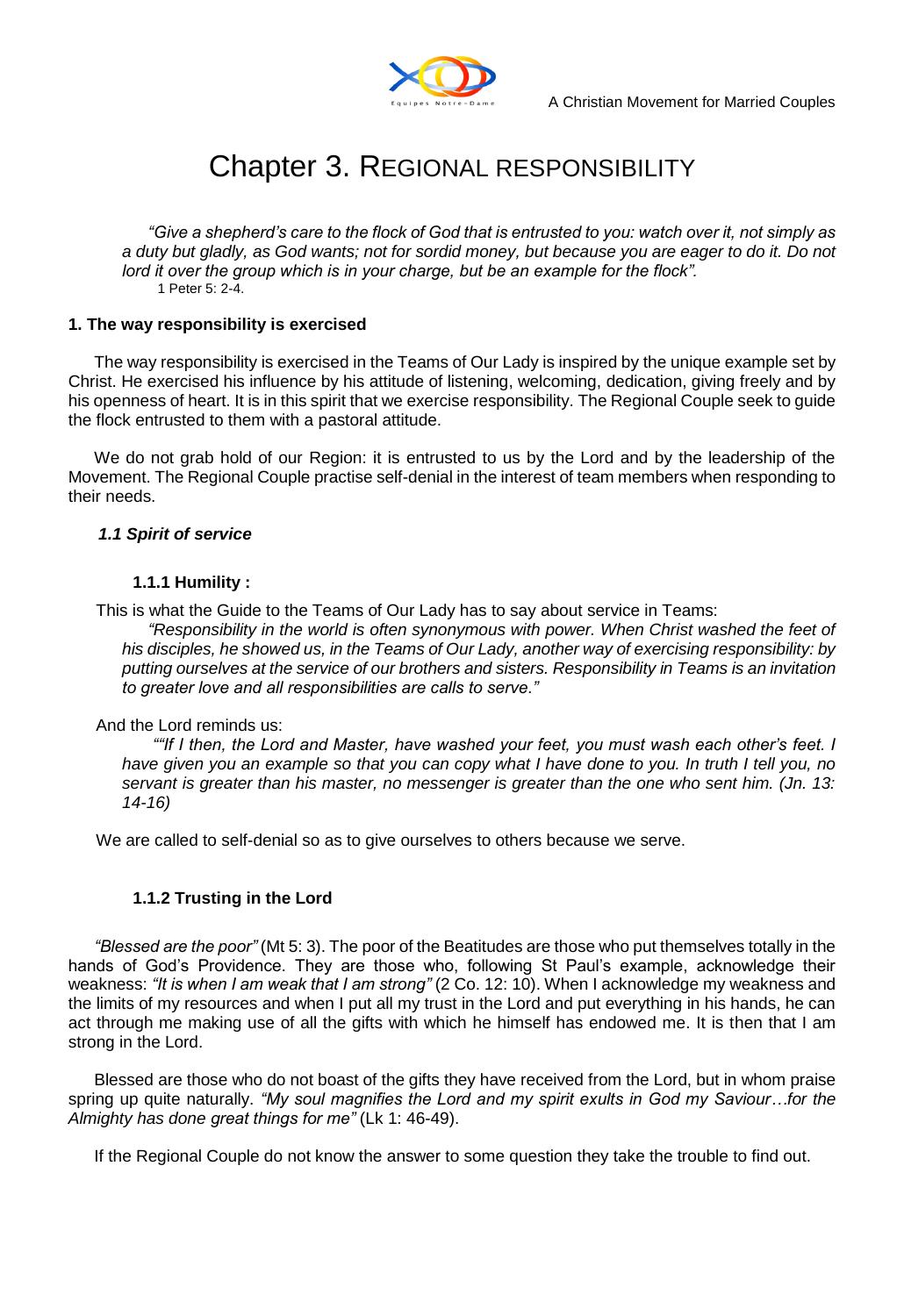

# **1.1.3 Human and Evangelical attitudes**

Many qualities and attitudes help in carrying out responsibilities. However, all these qualities and attitudes are not expected from any one person. Is there such a person? We must look for complementary qualities within the couple and the Regional Team.

# **Personal qualities :**

Humility and charity Attitudes of welcome, listening attentively and forgiveness. A praying couple. Knowledge of the founding charism of Teams. **\*Love of Teams.** Being patient but demanding. Ability to empathise with people. Openness of heart and mind. Missionary spirit.

# **Organisational qualities:**

## **<sup>❖</sup>Leadership**

Dynamism, determination and consistency.

Self-confidence and trust in one's Regional Team.

Ability to express oneself and to communicate by word of mouth and in writing.

Ability to consult, to share and to work as a team.

Wise judgement, discernment and foresight.

The Regional Couple should look on their responsibility as a *ministry* and not asa *task*, as a *service* and not as a *job.* 

# **1.1.4 Preparation for taking on the responsibility of a Region**

To prepare oneself to assume the responsibility of a Region is a way of life to be found:  $*$ it deepens the way of life already experienced in one's team and in previous responsibilities; **Mand adapts it to the new responsibility.** 

There is no doubt that accepting a new responsibility leads us to pray more, to put ourselves that much more into the hands of the Lord and to be more humble.

## **At the spiritual level:**

**To discuss** matters during a Sit-down, since assuming the responsibility of a Region is done as a couple and the couple must preserve its balance.

**To pray** with more intensity, giving pride of place to interceding for all Sector Couples who constitue the Regional College, bearing in mind all the couples that Teams might be able to help.

**To draw nourishment** from the Word of God and the sacraments so as to persevere in the mission entrusted by the Lord.

## **At the functional level:**

**To get to know** the Movement, the Super-Regional Couple, the Provincial Couple, the couple responsible for the Zone, Sector Couples and Responsible Couples of teams in the Region.

**To get a picture** of the Region: to know the Sectors (their composition, years of existence, progress, peculiarities, etc…) the Responsible Couples of teams, the Spiritual Counsellors, the couples taking on and those already holding a responsibility in the Movement.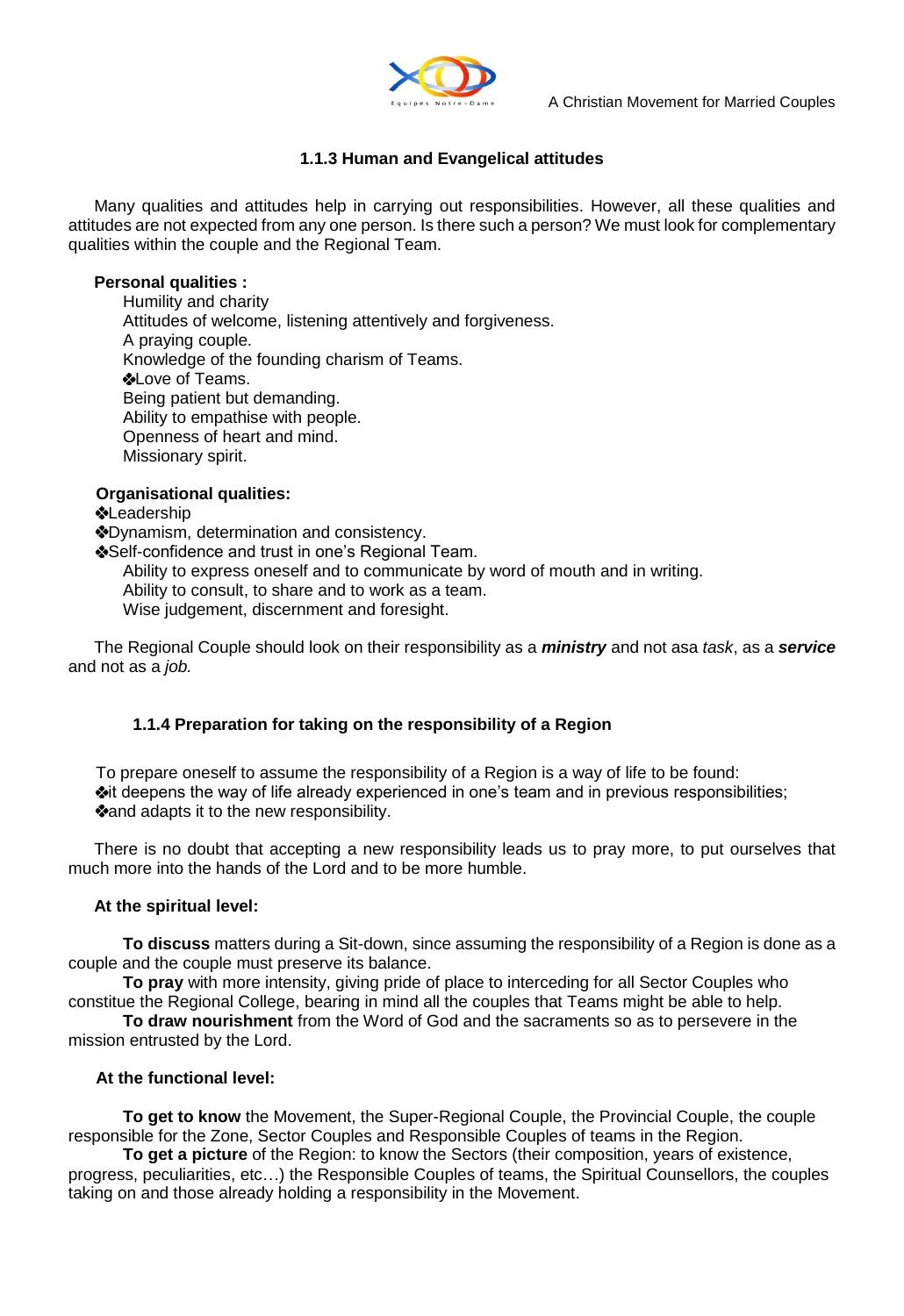

**To get trained** by attending sessions organised by the Super-Region and by the Movement. **To seek help:** by creating a complementary Regional Team with different skills and gifts to assist them (see Chapter 1 regarding the creation of a Regional Team).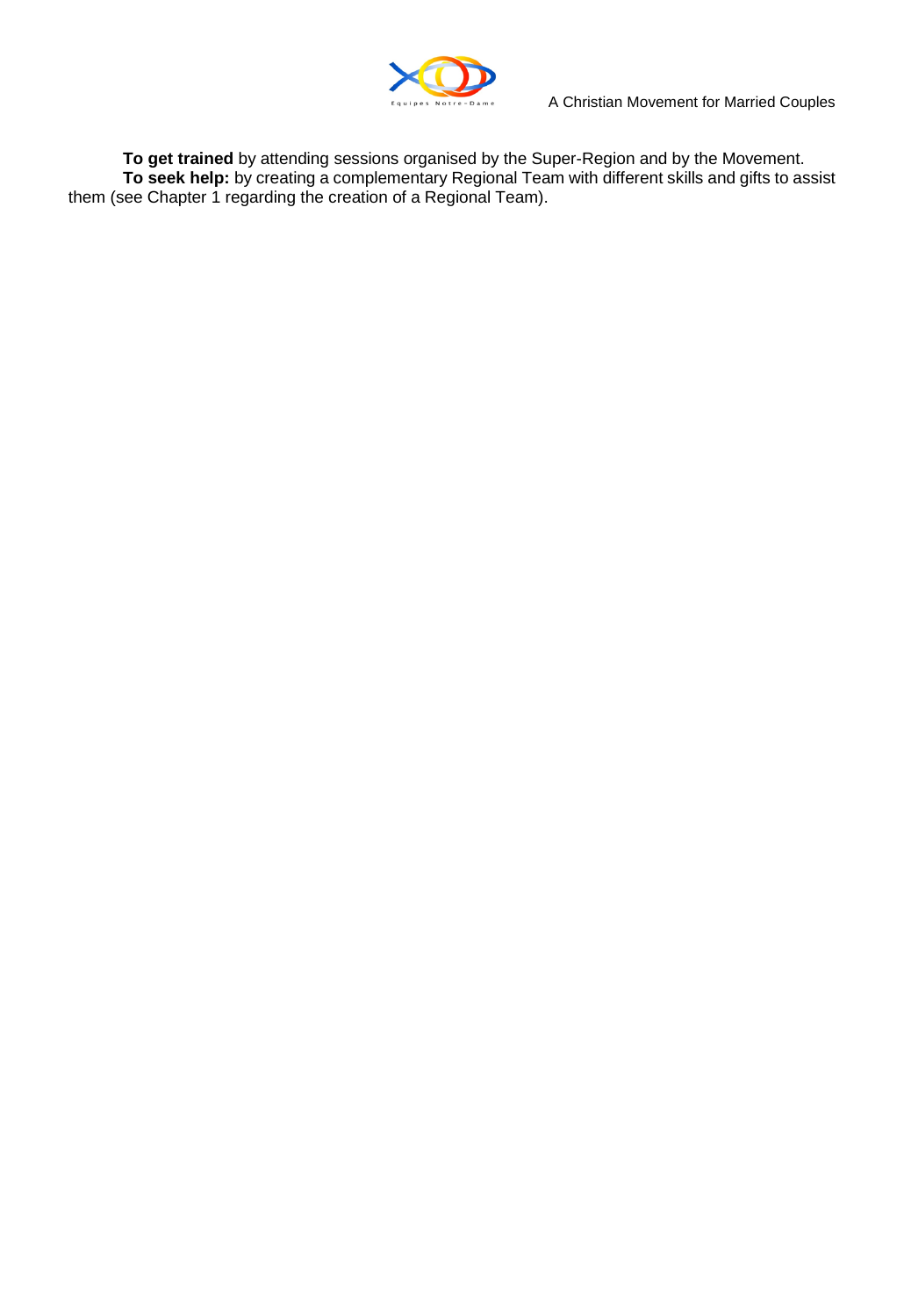

# **At the level of formation**

*"It is not that we are so competent that we can claim any credit for ourselves; all our competence comes from God. He has given us the competence to be ministers of a new covenant, a covenant which is not of written letters, but of the Spirit; for the written letters kill, but the Spirit gives life."* (2 Co 3: 5-6).

The leaders of the Movement have encouraged formation/training because "the future of the Movement and its unity are dependent on it". This applies to Regional Couples and obviously refers to the formation that they must arrange at their own initiative or that they will receive in the course of an international session. This formation entails acquiring a deeper understanding of both recent and founding documents of the Movement in order to become imbued with their contents, strengthened in their commitment and so as to learn to pass their contents to others. The formation will comprise an initiation in working as a team and knowledge of the Movement and of its international dimension.

It is preferable that a new Regional Couple should have previously been a Sector Couple

## **2. Succession and replacement**

It is advisable that the Regional Couple should, at the very beginning of their term of office, consider who might be able to replace them at the end of their four-year term of service. This allows time for essential discernment with the Super-Regional Couple or with the couple from the International Leading Team responsible for the Zone. It also allows time for formation of the new Regional Couple, for a satisfactory handing over of responsibility to them, and for them to free themselves of other commitments they may have at the time.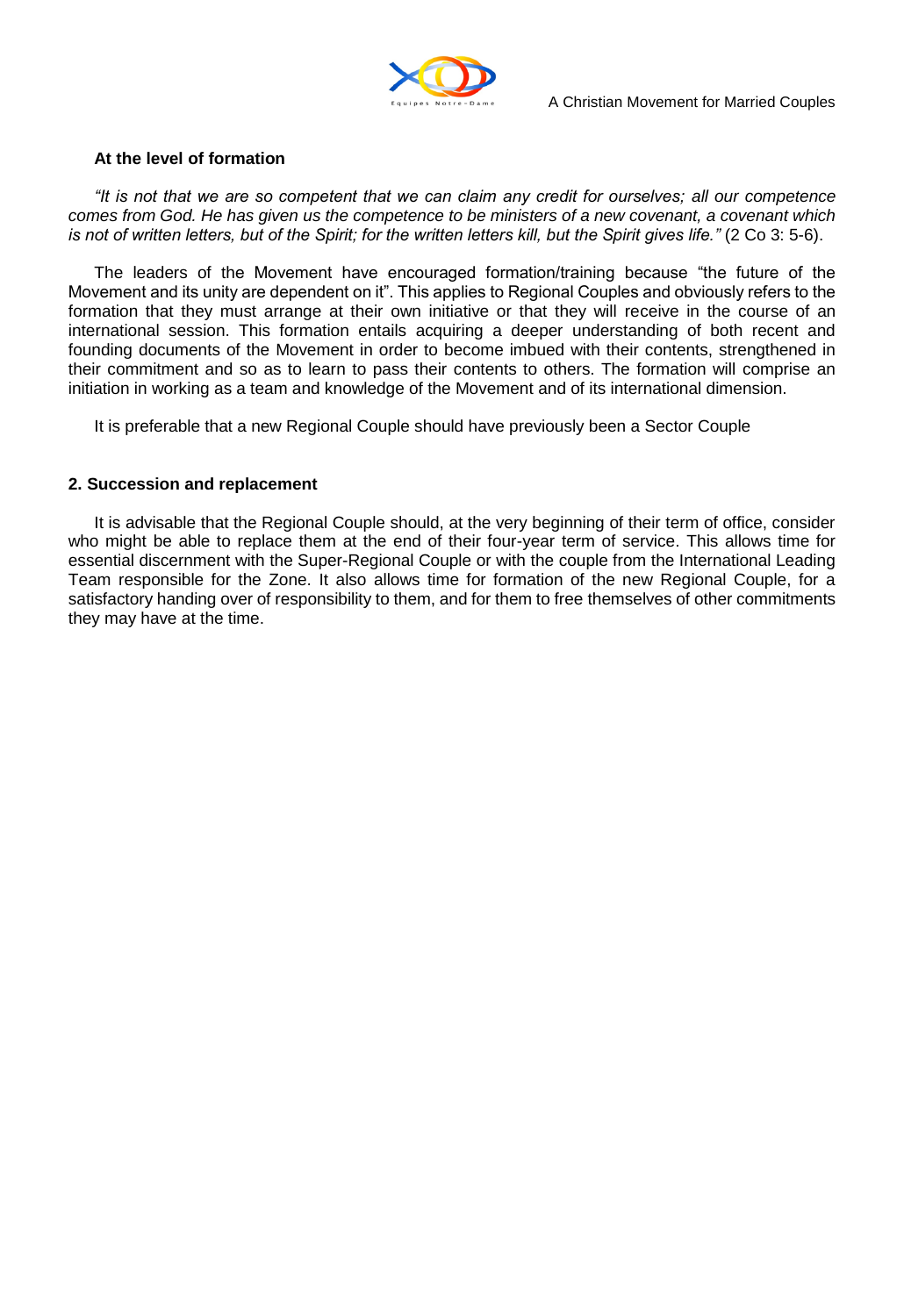

# Chapter 4. THE REGIONAL COUPLE"S WAY OF WORKING

*"Responsibilities in the Teams of Our Lady are exercised by couples, that is to say by the two spouses together. They do so with the help of other couples in a support team and helped by a priest-spiritual counsellor, in a climate of co-responsibility, of collegiality, of trust and of communion."* 

Guide to the Teams of Our Lady, ERI, May 2001, p. 38

## **1. Managing and organising**

Today, we cannot rely only on the availability, the generosity and goodwill of couples to assume a responsibility. Voluntary work and commitment must make use of the well-organised methods and general management principles that are applied in modern times. The Regional Couple will add the Teams" collegial approach to these modern working methods in carrying out the various aspects of their mission.

#### *1.1 The working process*

Planning: setting priorities and orientations that need to be ratified collegially by the Sector Couples; Programming: establishing a programme of activities for the year in keeping with the priorities and orientations;

Organising: organising and carrying out the programme of activities;

Evaluating; carrying out a thorough evaluation of the past year and targeting priorities for the coming year.

## *1.2 The collegial approach*

## **1.2.1 Being open to collegiality**

Collegiality can be defined as a pooling of varied and complementary gifts given to each of us by the Spirit and used in a common search for truth and deeper relationship between us. It entails a sharing -and not an authoritarian attitude -and a disciplined and methodical way of working. It does not negate the leading couple"s mission but goes beyond our individual potential. It can only be the fruit of the Spirit.

## **1.2.2 Practising collegiality**

The individual personality of each member of the Regional Team must be respected. Each member must feel loved and welcomed by the other members, their ideas respected and their contribution appreciated.

## **1.2.3 Working as a college**

Working as a college entails good communication, transparent sharing, attentive listening and mutual trust. It is difficult and requires a lot of time, listening, openness and tolerance.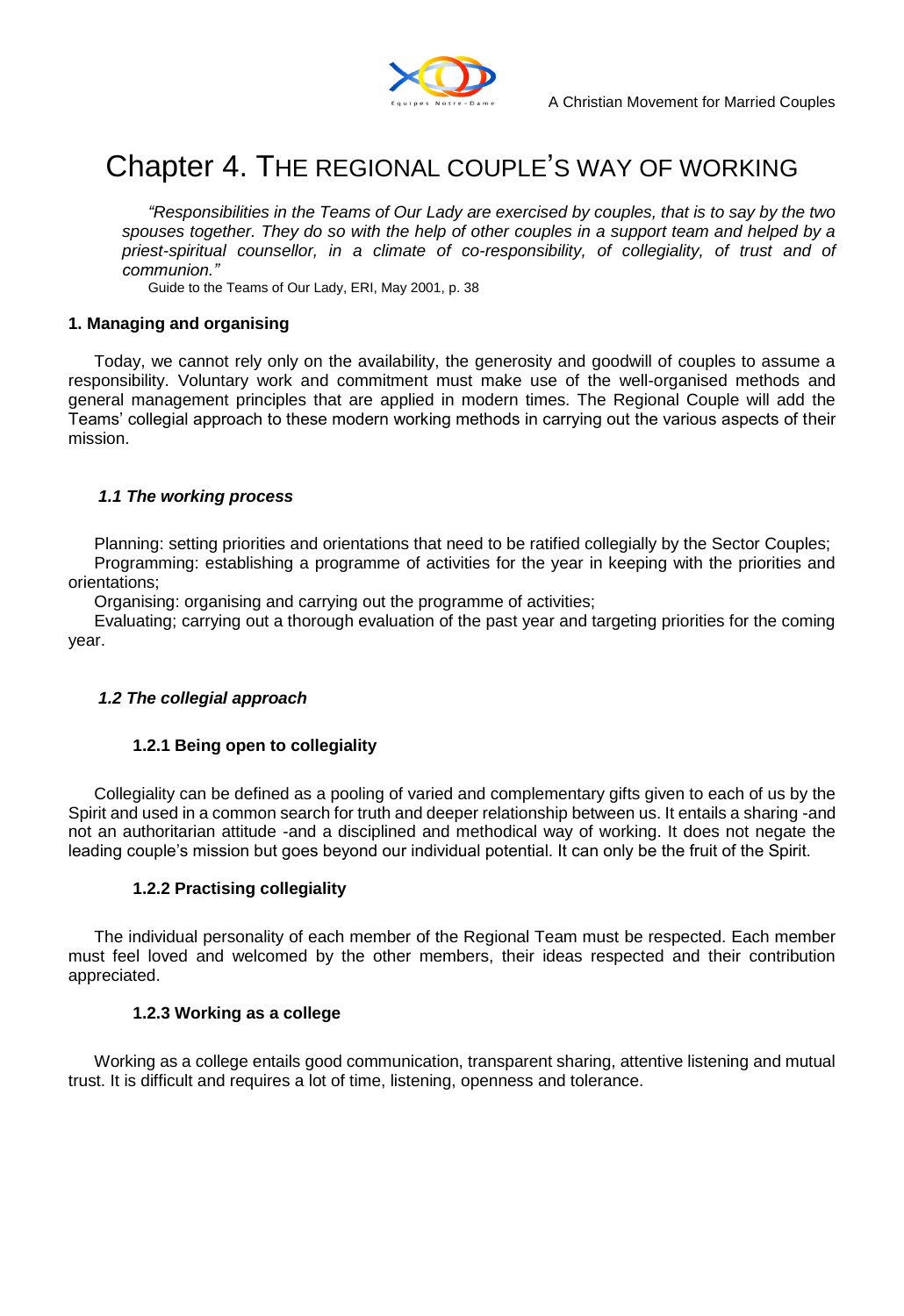

We must accept that we need others and that others need us. We must be prepared to be challenged; we need therefore much good sense and realism, to show total loyalty to others and be able to count on the trust and loyalty of others.

Finally, there is no doubt that working as a college does not negate the Regional Couple"s particular mission which is to make the final decision and assume responsibility for it. Cf. "Responsibility in the Teams of Our Lady", ERI, May 1993, pp.12-13

# **1.2.4 Principles of collegiality**

In the course of its history, the Movement has progressively developed a spirit of collegiality in the way it operates in order to achieve a good relationship and sound decisions. This practice is underpinned by certain principles:

Equality confers the same rights and duties on all members and thus creates the indispensable conditions for true collegiality.

Transparency encourages the free expression of ideas in total freedom and trust.

Discussion is not a debate between opposing opinions and convictions; this would undermine a collegial work of reflection and discernment.

Balance between collegiality and leadership is a good indication that the attitude of service, openness and shared responsibility has been maintained during discussions and decision-making.

The practice of collegiality is found at all levels of responsibility and service in the Movement. "There must be a place of discernment, transparency, reflection and decision-making at each level of responsibility in the Movement".

"The Exercise of collegiality in the Teams of Our Lady", ERI May 2002, p. 6

# **1.2.5 Check-list for animation and evaluation**

The following is a summary of the various aspects of a good working team. A good relationship between members facilitates exchanges. It is therefore important that people should feel confident to express freely their opinions and suggestions. In a spirit of collegiality we must "team up" in an attitude of respect and fraternal welcome. We must therefore watch the following points;

**\*Be welcoming** 

Be relaxed (avoid emotional outbursts)

Create a climate of exchange and trust

Take an objective view of conflicting ideas

Create favourable physical conditions

Achieving one"s objectives is often guaranteed by the application of a number of rules that facilitate the participation of all members of the team. The discussion leader will therefore make a point of using the following practices to ensure the success of the meeting:

Set out the rules of the game Be aware of the time Encourage participation **Invite contributions** Clarify the roles **\*Ensure an ordered discussion.** 

The three levels (content, climate, procedure) are complementary and the absence of one or the other may adversely affect the desired objective and a harmonious team life.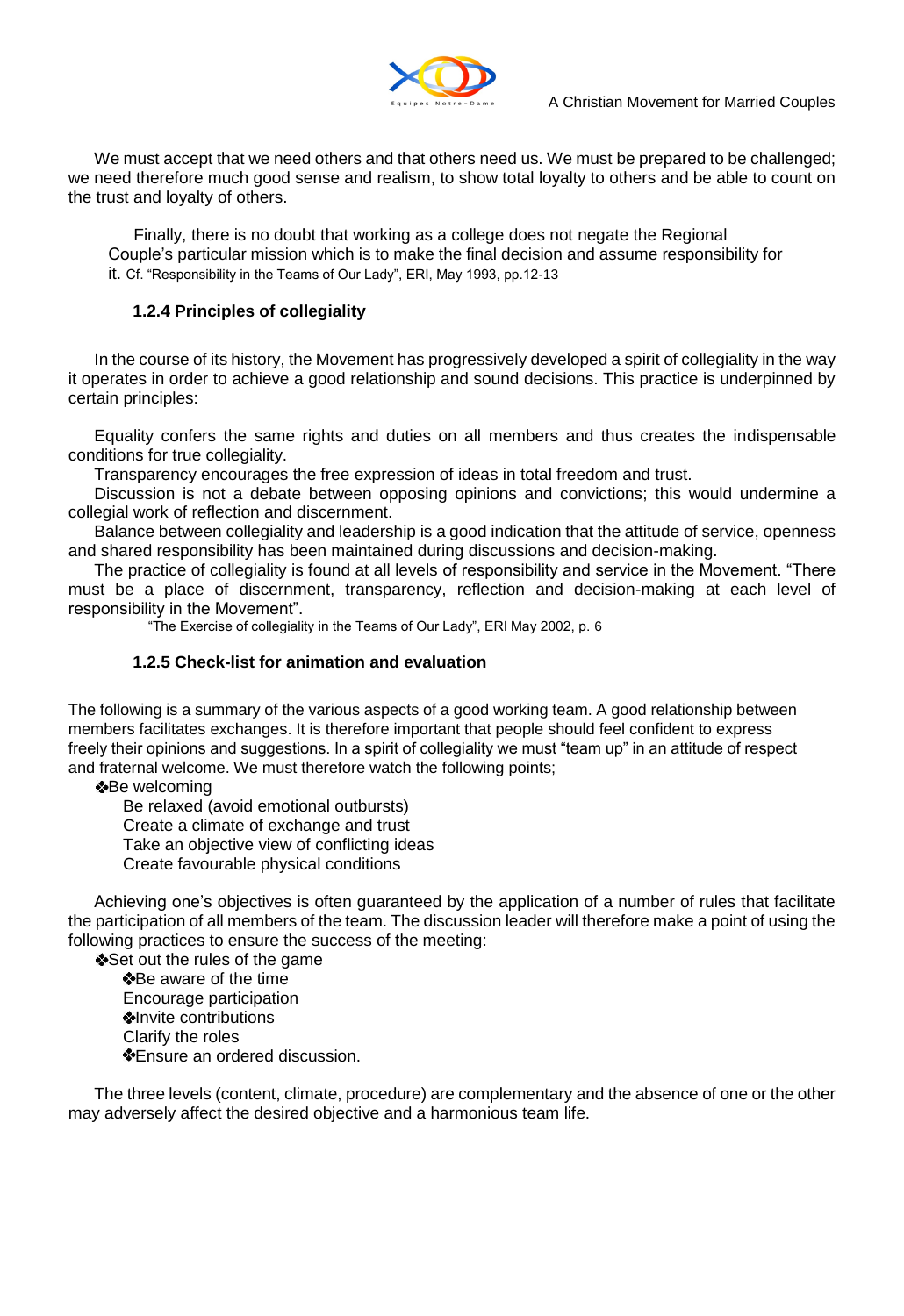

# **2. Bringing people together**

To keep alive people"s motivation and that of couples who hold responsibilities within the Region, it is advisable for the Regional Couple to bring them together once a year in order to train, encourage and affirm them in their commitment.

# **3. Purpose of activities**

The Regional Couple and their Regional Team are totally free to be creative in the way they serve the Region. They will choose activities in accordance with the priorities set following the Sector Couples" annual review. The purpose of these activities is to encourage fellowship, renewal, deepening, formation and a feeling of solidarity and of belonging to the Movement.

# **4. Participating in the meeting of the International College**

A newly appointed Regional Couple of a Region linked directly to the International Leading Team take part in the meeting of the International College during their first year of service, accompanied by their priest Spiritual Counsellor. They will thus experience the worldwide nature and unity of the Movement.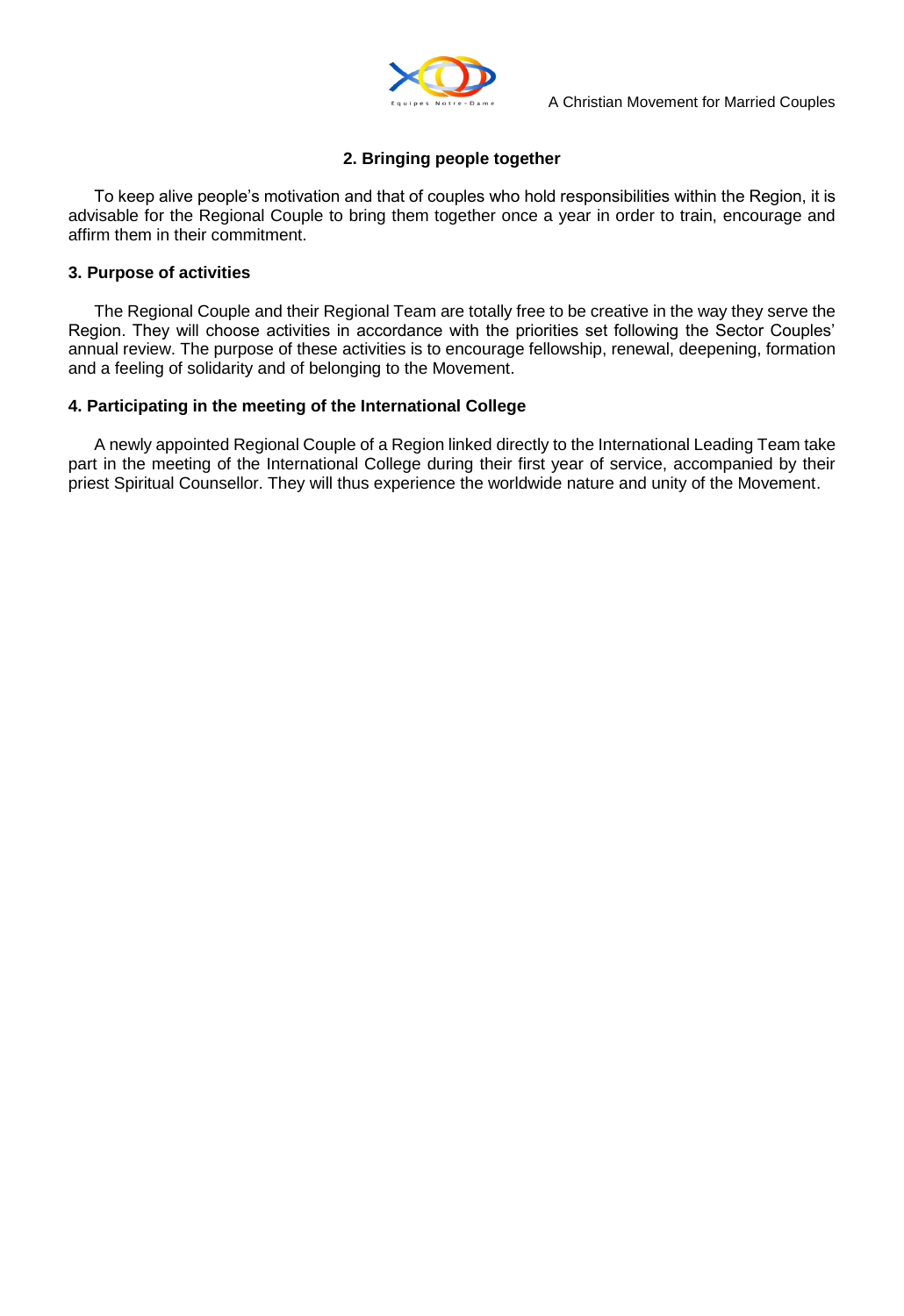

# Chapter 5. THE REGIONAL COLLEGE

The important role of the Regional College, which brings Sector Couples together, is to keep the Teams of Our Lady fully alive in their Region, to cause the sap of the Movement to flow.

It is preferable to restrict "activities" and to define clearly the role of the Regional Couple in order that they may concentrate their energies in animating the Region, giving it cohesion and strengthening the members" sense of belonging to the Movement. To achieve this, they will need to delegate and allocate tasks and responsibilities to the members of the Regional Team and, as necessary, to members of the Regional College.

This chapter does not lay down compulsory activities binding on the Regional Couple. Because of the different conditions and peculiarities of Regions, each Regional Couple need to be able to exercise a lot of initiative and creativity in inculcating the spirit of Teams in their Region.

# **1. Meetings of the Regional College**

#### *1.1 Conditions for the success of meetings*

The words: NEEDS, POSSIBILITY AND DIVERSITY sum up well the characteristics of meetings of the Regional College. To succeed and be effective, these meetings need to be planned realistically, prepared carefully and led in an orderly way. This requires a good preparation of the agenda. Everything that can be done in writing beforehand should be done so as to take full advantage of the time of the meeting to discuss, deepen, challenge, share and set guidelines or identify new and imaginative initiatives.

To minimise the number of journeys in cases where distances are significant, the meetings of the Regional Team and College are held during the same weekend. There is also something stimulating in the intense experience of a weekend. Nevertheless, there is a danger that tiredness may cause us to react emotionally and blur our capacity to think clearly and make decisions.

## *1.2 Object of the meetings*

To maintain a vital link between the Regional Couple and Sector Couples;

To bind more closely together the teams in the Region and further their faithfulness to the Movement.

To organise, at the beginning of the year, a meeting of Responsible Couples of teams in the Sectors. It provides an opportunity for the Regional Couple to know the new Responsible Couples of teams and it helps the Regional Couple and their Regional Team to know each other better;

To show Sector Couples the various forms that liaison can take;

To help Sector Couples to know each other better by sharing their experiences of team life in their Sectors;

To study with Sector Couples the minutes of the previous regional meeting. These minutes will help Sector Couples to understand better the situation in the Region, the needs of Sectors and to set priorities collegially, establish a plan of action and be guided by it in animating the future activities of the Region;

To transmit relevant information;

To evaluate the activities and life of the Region during the past year in the light of the plan of action proposed at the beginning of the year.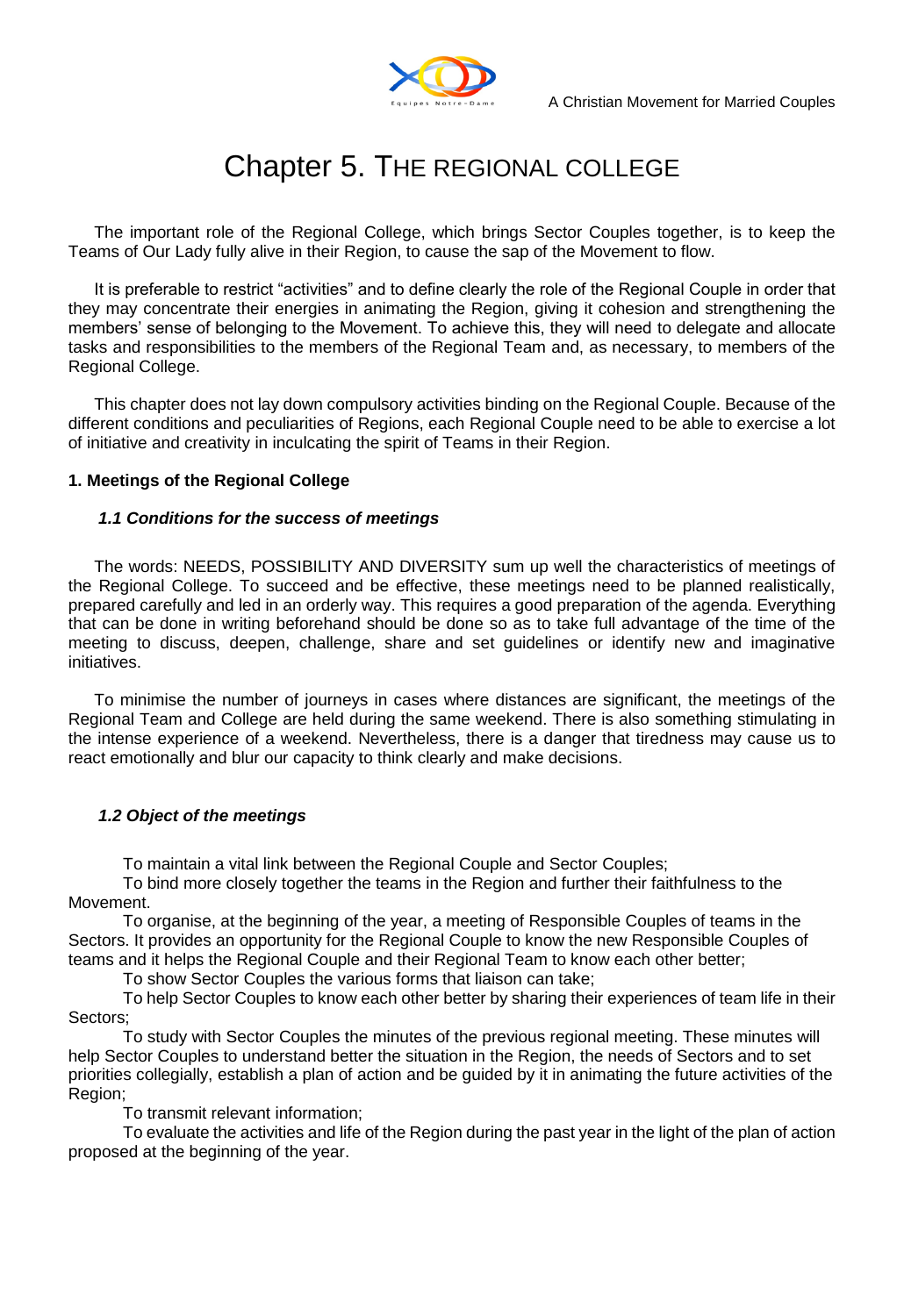

# *1.3 Suggested sequence of the meeting*

Broadly speaking, the meetings of Sector Couples have a specific aim and character. They must be functional but -without being a copy of ordinary team meetings -they must draw inspiration from them and include the following:

A time of prayer.

A time of "pooling" experiences in the life of each Sector Team.

A time for reflection: a formative and revitalising time for the members themselves and for their Sector Team (it could be based on a talk by the Regional Spiritual Counsellor).

A time for sharing on the orientations and the life of the Movement, the priorities of the Region, the Teams" formative way, the charism of Teams or concerning some plan of action of the Region.

A time for evaluation of the various matters discussed and on the meeting itself.

# **CONCLUSION**

The role of the Regional Couple is one of guide and pastor. It is both human and spiritual. The Regional Couple and their Regional Team must remain faithful to their commitments out of love for the Lord and for those for whom they are responsible.

To animate a Region is to give it life. Although it is desirable to become competent it is equally desirable to draw close to the Lord regularly. Daily prayer, the Eucharist and meditating on the Word of God are the special ways of drawing close to the Lord and to be submissive to his will.

The Regional Couple model themselves on Christ: they are there to love and serve like Christ the other members of the Region.

May Christ and his Spirit accompany you throughout your time of service to your Region!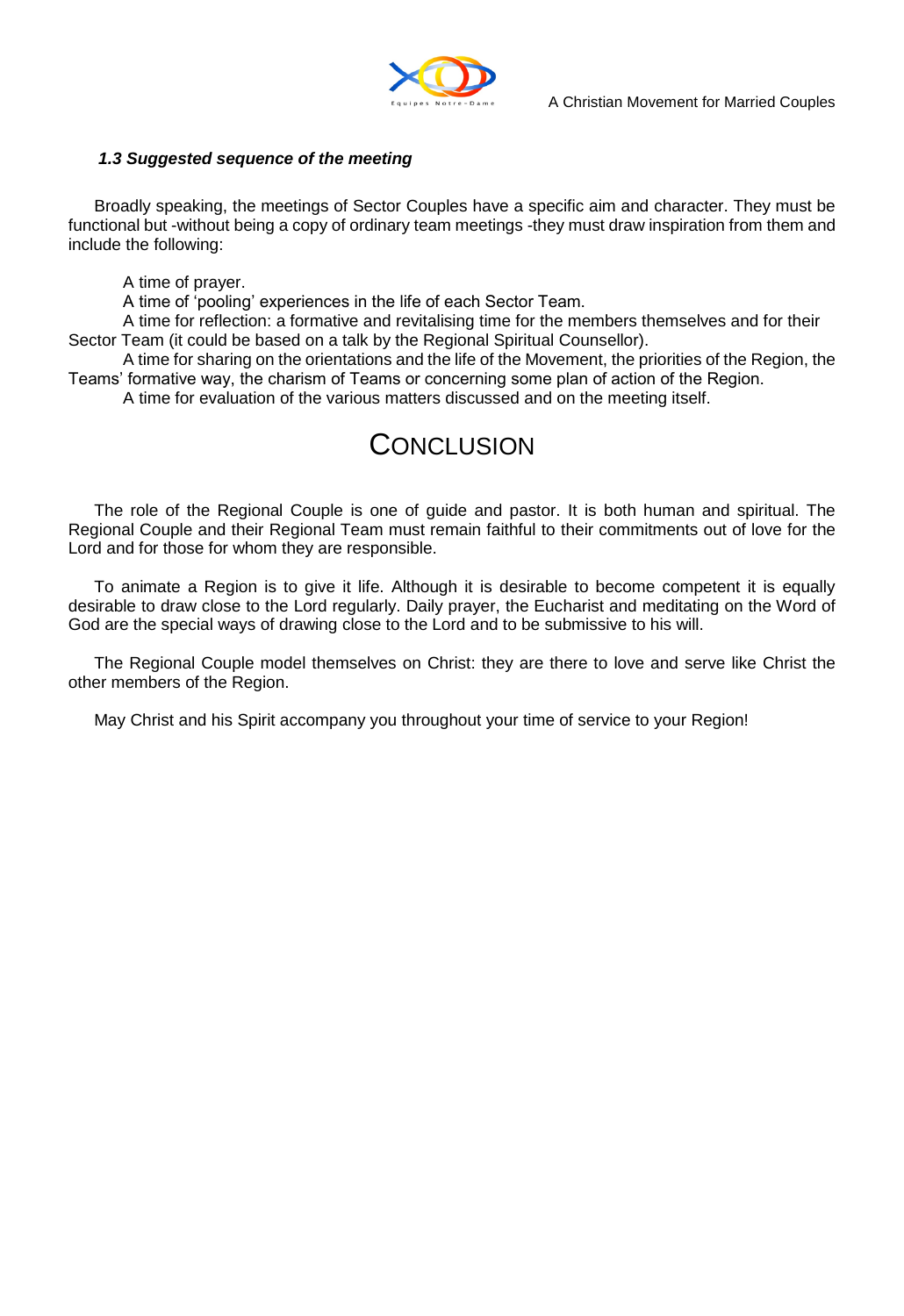

A Christian Movement for Married Couples

# **REFERENCES**

ややややややや \*The Charter of the Teams of Our Lady", 1947 "What is a Team of Our Lady?" 1977 "The Teams of Our Lady", Jean and Annick Allemand, 1988 "Responsibility in the Teams of Our Lady", ERI, 1993 "Guide to the Teams of Our Lady", ERI, 2001 "The exercise of collegiality in the Teams of Our Lady", ERI, 2002 "The CALL TO SERVE in the Teams of Our Lady", ERI March 2004 Letter of Pope John Paul II to the teams of the Super-Region France-Luxembourg-Switzerland on the occasion of the 50th anniversary of the Charter (1997)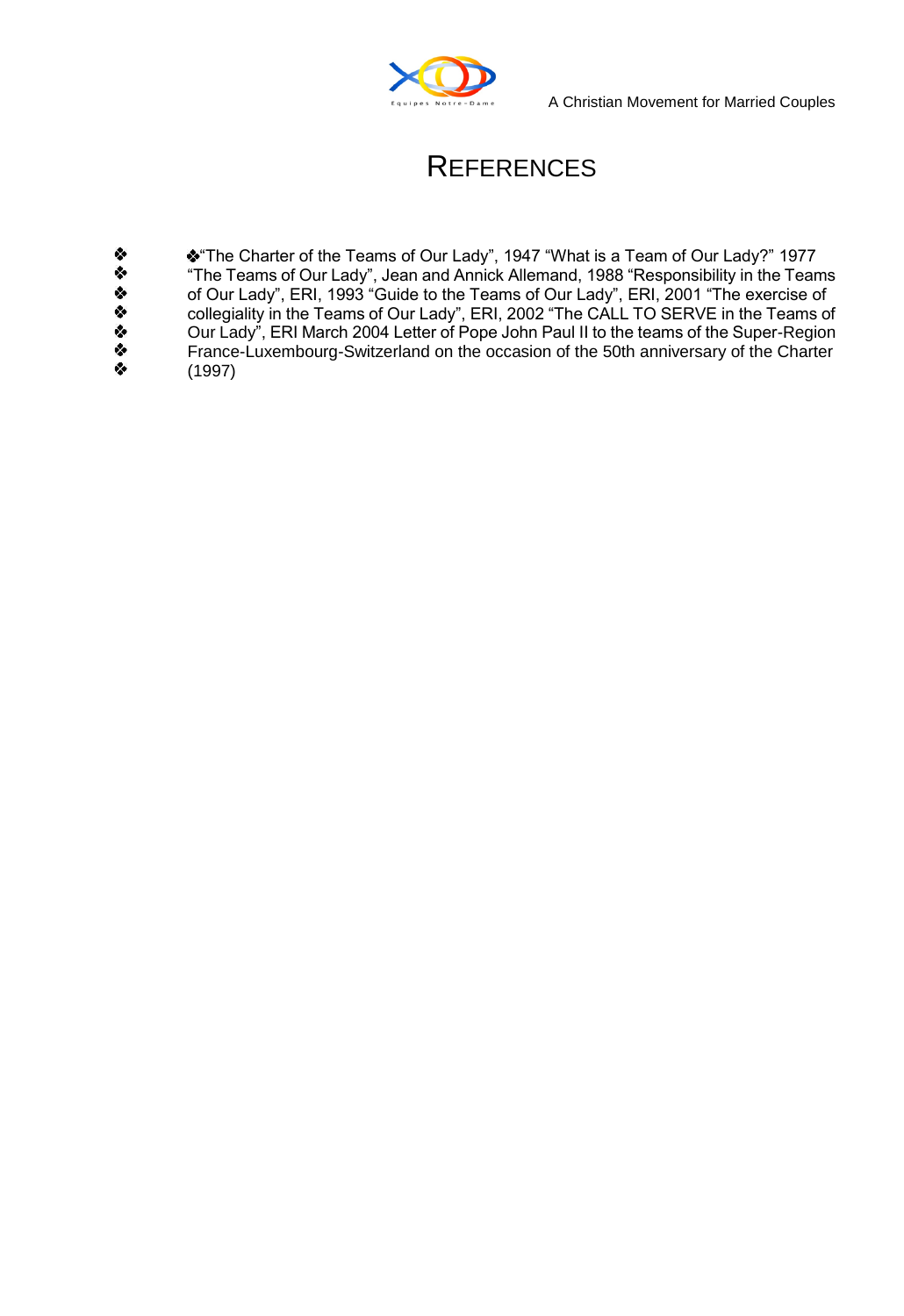

# **International Teams of Our Lady**

49, rue de la Glacière (7ème étage) F 75013 PARIS **Tél.** : (33) 1 43 31 96 21 **Fax** : (33) 1 45 35 47 12 **E-mail** : end-international@wanadoo.fr

**Site internet** : [http://equipes-notre-dame.com](http://equipes-notre-dame.com/)